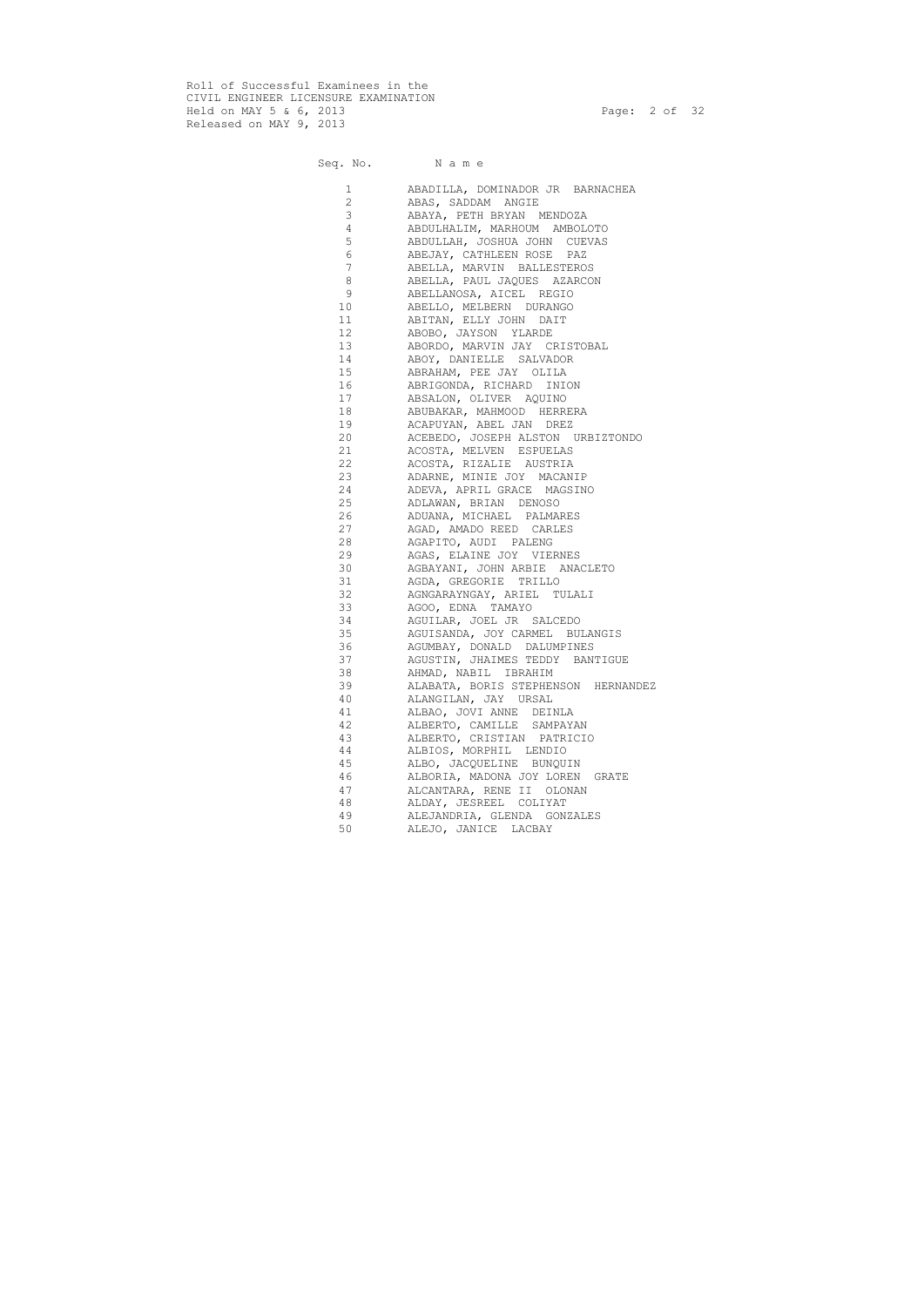Roll of Successful Examinees in the CIVIL ENGINEER LICENSURE EXAMINATION Held on MAY 5 & 6, 2013 Page: 3 of 32 Released on MAY 9, 2013

## Seq. No. Name 51 ALEJO, MARK ANTHONY MANUEL 52 ALFARO, SARAH JANE DE GUZMAN 53 ALI, CABIB JR ALI<br>54 ALI, ODIN JR MOMEN ALI, ODIN JR MOMEN 55 ALIMORONG, EDWARD CAEZAR DELA CRUZ 56 ALIPIO, KEVIN LOUIE RAGASA 57 ALKONGA, MARK JOSEPH AGAGON 58 ALMAZAN, ALBERT PULIDO<br>59 ALOLOD, FERGUS MARK LEO ALOLOD, FERGUS MARK LEO LANGOTE 60 ALUBOG, LENY ROSE FALLARCUNA 61 ALURA, ERVIN LEAN BUENAFE 62 ALVAREZ, JULIET LOYOLA 63 ALVERO, ALDRIN NEIRO BELEN 64 ALVIOR, DHEVIE VALDEZ 65 AMANAH, BINJEHAD CARIM 66 AMBAT, SAM JEFFREY DELOS SANTOS 67 AMBROCIO, RENE ANGELO GUILLERMO 68 AMORES, ERNA LOU BALBUENA 69 AMPARO, JOHN BENNET MENDEZ 70 AMPER, JESSA MAE MUGA 71 AMROSI, AMILADIN AMINA 72 AMUL, RESHARNIE ARMIE CATIBOG 73 ANADON, SARAH JANE MIOLE 74 ANAQUE, JESSICA MAE JAVIER 75 ANCHETA, CLARA DEARYLL RAMOS 76 ANCHETA, JOMAR LUCERO 77 ANDAYA, JOHANNES DAVID ZABALA 78 ANDIG, ANTHONY SULIGAN 79 ANDOYO, JULIO VICTOR SIAPCO 80 ANG, CHAUSVIR ROD JEAN CASTRO 81 ANG, JOHN MATTHEW YAP 82 ANG-ANGCO, RODOLFO JR SORIANO 83 ANGELES, FRANCIS JOSEPH SOTELO 84 ANGELES, IVY DIZON 85 ANGELES, JUSTIN VICTOR VELAYO 86 ANGULO, RUBY REAH DALIT 87 ANSAY, EDELINE MEJILLA 88 ANTAZO, MAURINE MAE DOMINGO 89 ANTONE, CHARLOT SANORIA 90 APALLA, ERNIE J ANANORIA 91 APALLA, MICHAEL CASANE 92 APAO, LEONE FE RAÑOLAS 93 APURA, JOHN EPE EMPASIS 94 APUYAN, ISAGANI LANUZA 95 AQUINO, AERONE CYRUS MACAPAGAL 96 AQUINO, FEBE GRACE CANOY 97 AQUINO, JAYRINE AGBUNAG 98 AQUINO, MARY FLOR FERNANDEZ 99 AQUINO, MICHELLE BIDUYA 100 AQUINO, RELLY MAY PALACAT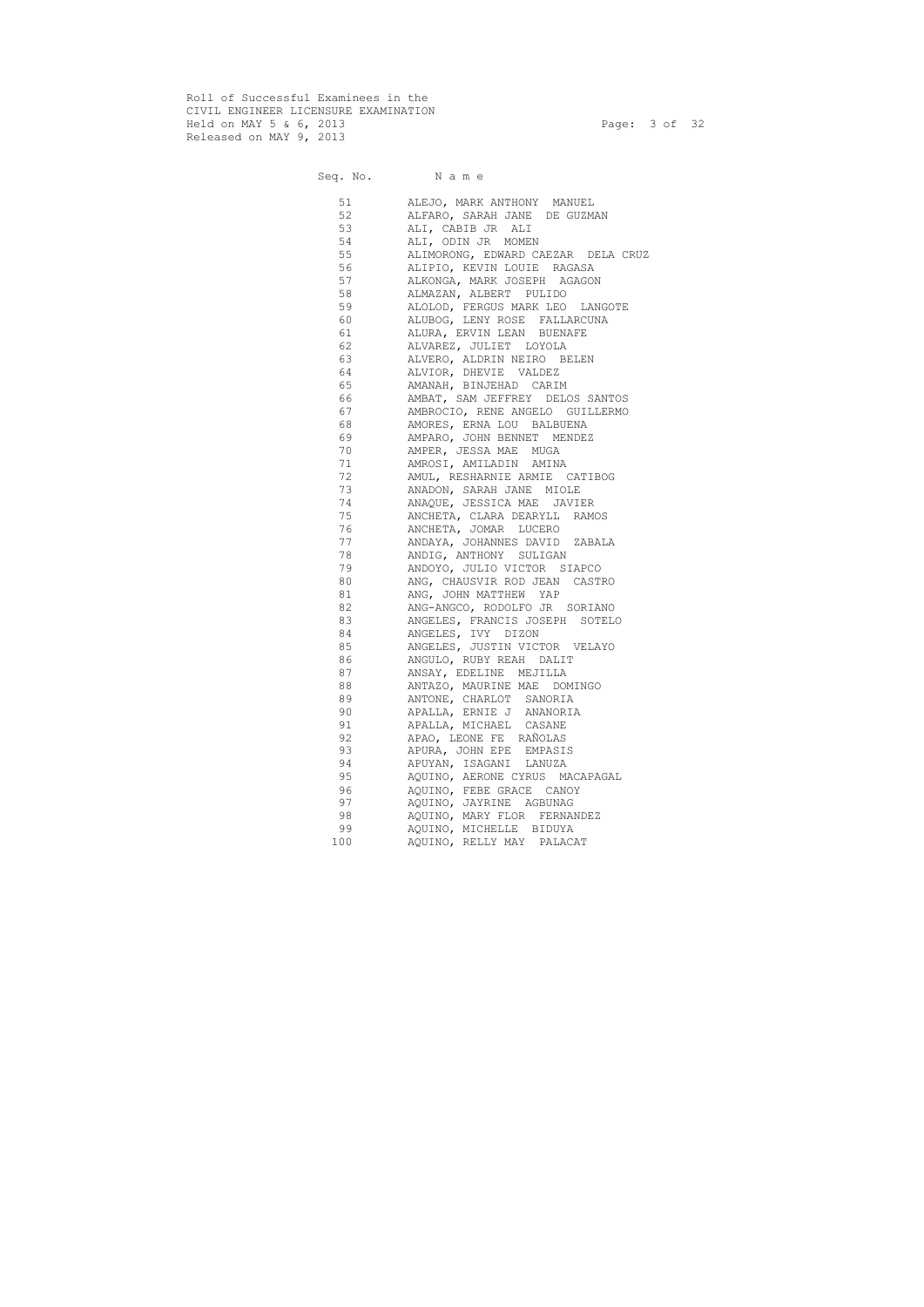Roll of Successful Examinees in the CIVIL ENGINEER LICENSURE EXAMINATION Held on MAY 5 & 6, 2013 Page: 4 of 32 Released on MAY 9, 2013

## Seq. No. Name 101 ARALAR, FERRY SORIANO 102 ARANDID, GIL CAMINADE 103 ARAZA, LOURIZ MEJOS 104 ARAÑEZ, KRISTIN IVY MARQUEZ 105 ARBITRARIO, ROLANDO CABAÑELES 106 ARCIETE, CLEOWE REFUELA 107 AREVALO, ANGELO ANTONIO VALLES 108 ARIMAO, ABDUL MALIK NOEL FERNANDEZ 109 AROPE, ALBRIX TABOTABO 110 ARREZA, JANELYN LOREN 111 ARROYO, KURT JOSEPH ANSAY 112 ASAURO, THERESA LYN FALCUNIT 113 ASENTISTA, MARLON LUMBRE 114 ASIGNAR, JEREMIE ORBECIDO 115 ASIS, CHRISTOPHER GALLARTE 116 ASPERILLA, ARNOLD JR ANTONIO 117 ASTURIAS, JAY R AYHON 118 ATAIZA, JULIE ZACCARIE ANN ALAMA 119 ATANACIO, RAFAEL OGBAC 120 ATIENZA, SHIELA MAE COMETA 121 ATUP, JERAN EDPALINA 122 AUREADA, RANDY RIGON 123 AUSTRIA, LOUIE DANIEL LANSANG 124 AUTOR, LAIZA GAYE DORADO 125 AVENA, ENZO ESPAÑOLA 126 AVILES, EDMUND DELA CRUZ 127 BACALSO, RICHARD JAKE CONDE 128 BACARA, ROLLY JAY BUAGAS 129 BACAY, ALDWIN RONCALES 130 BACLIG, JONA MARIE ORTEZA 131 BACTOL, ROLAND BENIDA 132 BADILLA, CESAR JR ABELLA 133 BAETIONG, RYAN REAL 134 BAGANO, MARK ANTHONY TAYAB 135 BAGAS, MICHAEL ALLAN IGNACIO 136 BAGAYAN, FRANZ JOSEPH GALLARDO 137 BAGGAS, DENNIS EMILIO 138 BAGUIO, GORDON EUFAS MOLION 139 BAGUNO, JOHN VINCENT GONZALES 140 BAHAN, LEONIVI MACARANDAN 141 BAJA, JOSEPH JUMOC 142 BAJET, KARRYL CLAIRE FRANCO 143 BALA, CHARLYNE FAE ANTONIO 144 BALA-AN, CLARO CAMPOS 145 BALALA, GEOFREN JAY INOCENCIO 146 BALANSI, JAY MARK PONGNGOC 147 BALAYAN, JOHN RYAN PAREDES 148 BALIGUAT, JULIENE MUEL 149 BALILA, YORLIE YUSON 150 BALINO, KENNEDY ALEGATA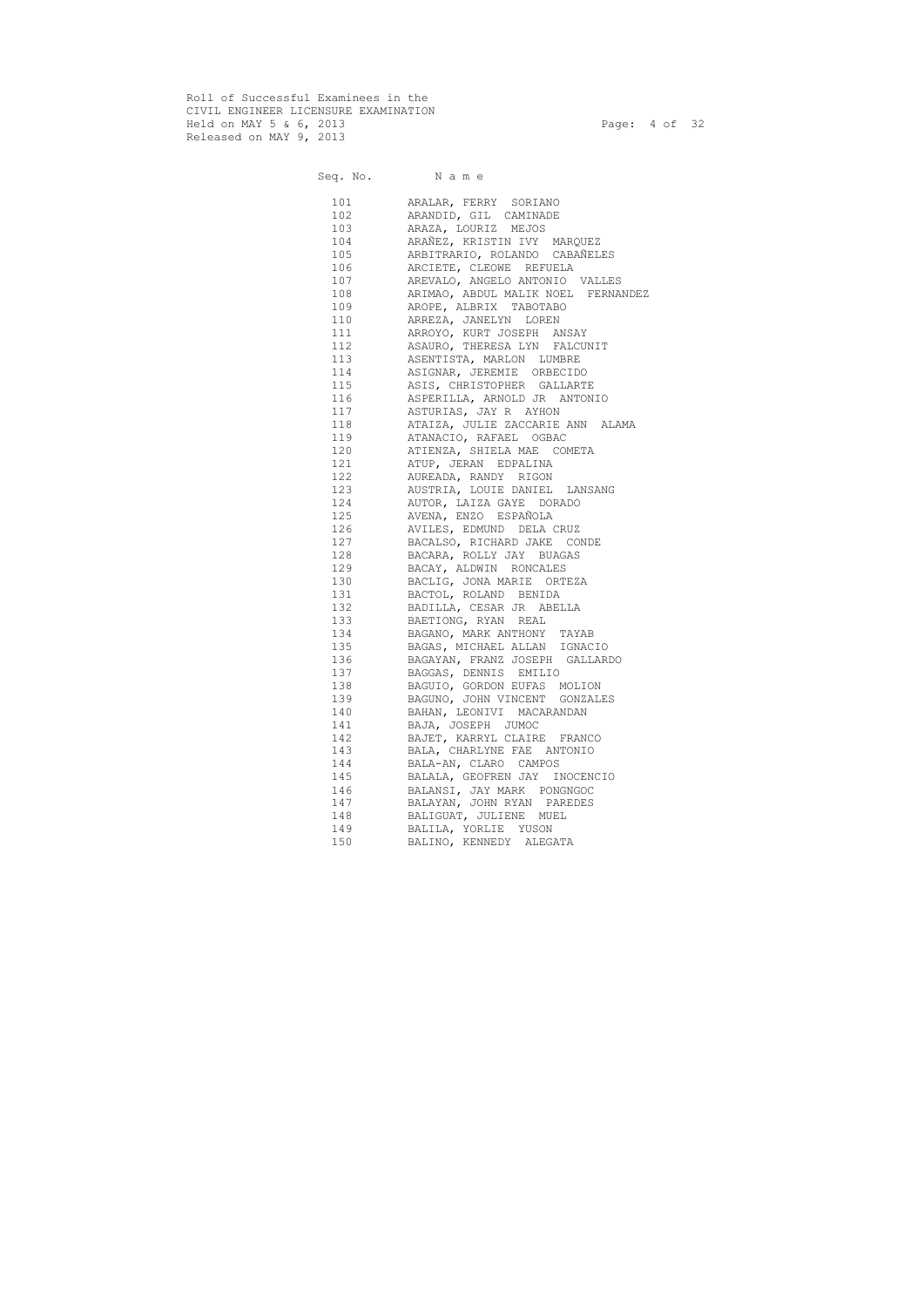Roll of Successful Examinees in the CIVIL ENGINEER LICENSURE EXAMINATION Held on MAY 5 & 6, 2013 Page: 5 of 32 Released on MAY 9, 2013

Seq. No. Name

 151 BALLESTER, DENNIS RODRIGUEZ 152 BALONCIO, JAN PHILIP TABOR 153 BALONG, SYLVESTER BARROGA 154 BALONZO, AMELYN BELGA 155 BANGLOY, ARSKINE PANINGBATAN 156 BANGLOY, OLIVER VALDEZ 157 BANTILAN, MICHELLE OMANDAM 158 BANTOL, JOSEPH ANDOY 159 BANTOTO, JUVENAL ABELLA 160 BARCILLANO, NIMELLE DANESSE RADA 161 BARIMBAO, MARITES CABRERA 162 BARLIS, KERVY ANN FERRER 163 BARON, MARCUS KYLE TARACATAC 164 BARQUILLA, SARAH JANE DOLOIRAS 165 BARQUIN, BENEDICK GONZAGA 166 BARRERA, EREECA JOICE 167 BARRERA, WARREN MACALINO 168 BARRETTO, IAN GLENN HAO 169 BARRETTO, MARIA ANGELICA FINEZA 170 BARRIL, MICHAEL TAP-ONG 171 BARROTA, TERRENCE JOHN 172 BARTOLOME, SILVINO FLORES 173 BASA, KEVIN CELIS 174 BASISTA, MICHAEL CABAHUG 175 BATARA, APRIL JANE REBLORA 176 BATIONG, CANDAO CABUGATAN 177 BATOL, MARLON BASLAO 178 BATUYONG, GERALD RAMOS 179 BAUTISTA, ILLANA LOPEZ 180 BAUZON, MATTHEW KRISTOFFER GARCIA 181 BAYABAN, SHANE BANICO 182 BAYLON, WILAFLOR ALJO 183 BAYO, JOHN RIEL JAVINEZ 184 BAYON-ON, RUSSELL ANDALES 185 BECK, JEMRES ABADILLA 186 BELANDRES, JUSTINE PE BENITO 187 BELAZA, MARUEL BARROGA 188 BELLEN, JOYCE OANZON 189 BELMONTE, ABBE JASPER ACABADO 190 BELTRAN, EDUARDO JR ANDRES 191 BELTRAN, JAMES CARLO INACAY 192 BELTRAN, JEFFREY CARREON 193 BELTRAN, MAY CARREON 194 BELZA, REGINE ISRAEL 195 BEN, IAN NIERVES 196 BENASO, RICHARD CLIMACO 197 BENCILA, RIZALDO JR BALLADA 198 BENNY, ROGER SAD-AYAN 199 BERGONIA, CINDY VISTA 200 BERING, JOJO IGUBAN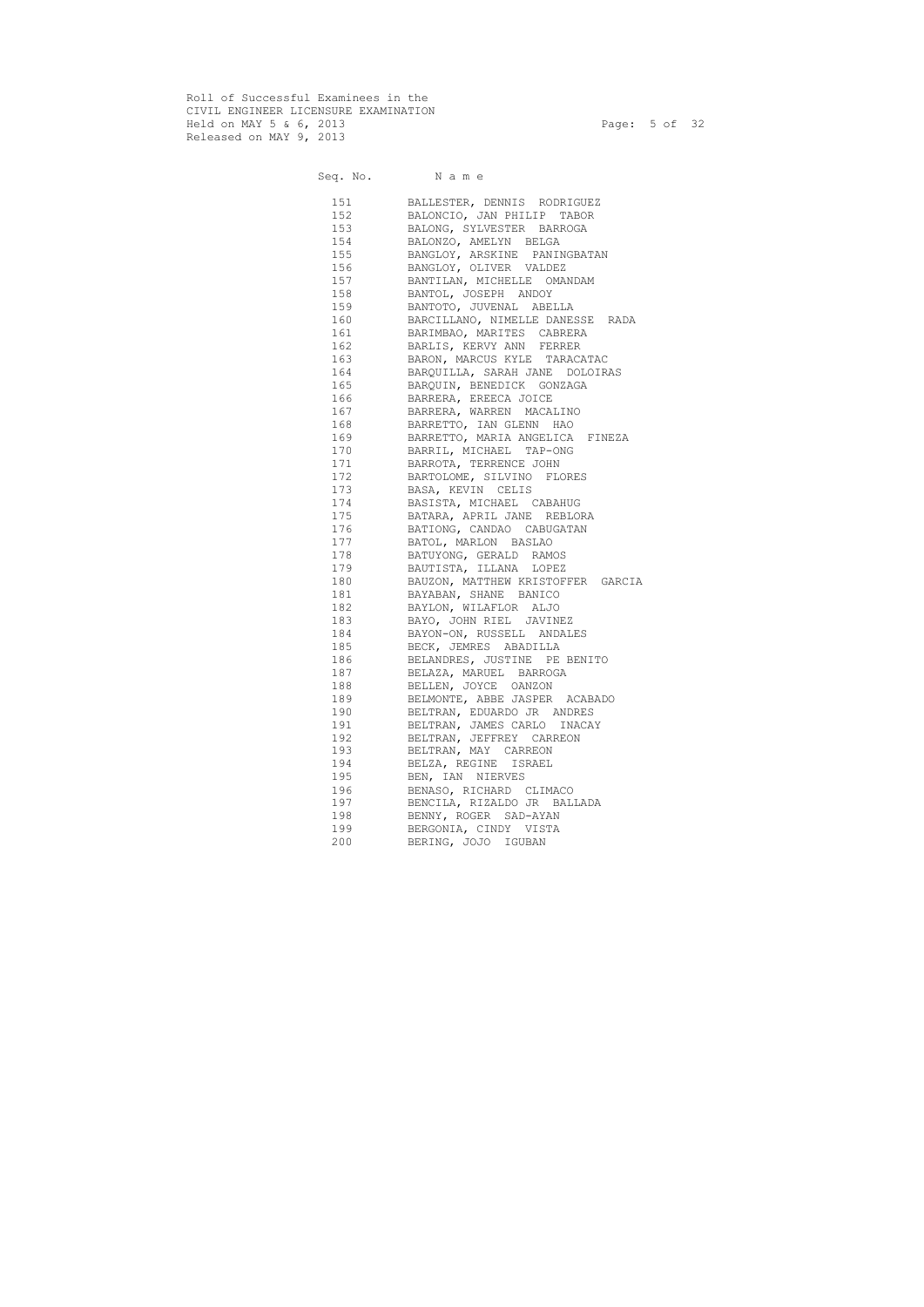Roll of Successful Examinees in the CIVIL ENGINEER LICENSURE EXAMINATION Held on MAY 5 & 6, 2013 Page: 6 of 32 Released on MAY 9, 2013

Seq. No. Name 201 BERNARDEZ, JOEY GUAN 202 BERNARDINO, JOHN PAUL PASCUAL 203 BERTULFO, RIZA PALERO 204 BETACHE, ANGELO MONGAYA 205 BIAG, ARTHUR JR PARIÑAS 206 BIDOS, EARL JUN PINEDA 207 BIGAY, ORLANDO JR SAPINOSO 208 BINTAD, AGUSTINE NARDO 209 BISA, JONEL SAGALES 210 BISNAN, PEPITO JR CAMUNAY 211 BLACER, RONALD HERICK IBASCO 212 BLANCAS, TINA DEPALCO 213 BLANCO, FIDEL JR OPO 214 BLAZA, RUEL ALLAN PILAR 215 BOA, JOHN ALBERT BENDAÑA 216 BOADO, ABEGAIL JOY REGACHO 217 BOCAYA, SHERDON JOHN ABAD 218 BOLARIN, DAVE KERWIN BAS 219 BOLLOZOS, JAY CHRISTIAN ANDAYA 220 BOLOS, CHARLYN DIGAL 221 BONABON, GUALBERTO II CRUSANTE 222 BONABON, MAR IAN CRUSANTE 223 BONDOC, KARINA JANE DE LEON 224 BONDOC, MARCIAL III SANTIAGO 225 BONGAWAN, KRISTIE LOU MALIAO 226 BONGGON, DONN THADEUS GABRIEL ANGELES 227 BONGULTO, RAMIL BUENA 228 BONIFACIO, ABEGIL CASAUAY 229 BONSOL, ELAINE DIANE BUENAVENTURA 230 BONTIGAO, JEMUEL DACOCO 231 BONTO, NEIL GABRIEL GIL 232 BORBON, CHARLIE ROMUALDO 233 BORJA, GENEFER HIGAYON 234 BORJA, GERALD JAGUNOS 235 BRANZUELA, VOTAN JAMES COMING 236 BRILLANTE, CEDRIC CORNELL BALTAZAR 237 BRIZUELA, NOELANNIE BORIGAS 238 BRONDIAL, KINNETH ALLAN BALIDO 239 BROOKS, KAYE ANNE ARGAÑOSA 240 BUENA, RISSA SANTOS 241 BUENAFE, JAMIE ROSS CAMPOSANO 242 BUENAFE, MARIA ANA ROMELLA CUIZON 243 BUENAVENTURA, ALVIN MAYUYU 244 BUENAVENTURA, JOEL II TANDOG 245 BUENDIA, CLARISSE ANN GEROCHI 246 BUGHAO, ANABELLE MAGAYON 247 BUHISAN, MAR PAULO PAMAYLAON 248 BULAWAN, JAL TOPASE 249 BUNAL, JEREMY RODRIGO 250 BURDEOS, JOSEPH GAMALIEL APUNTAR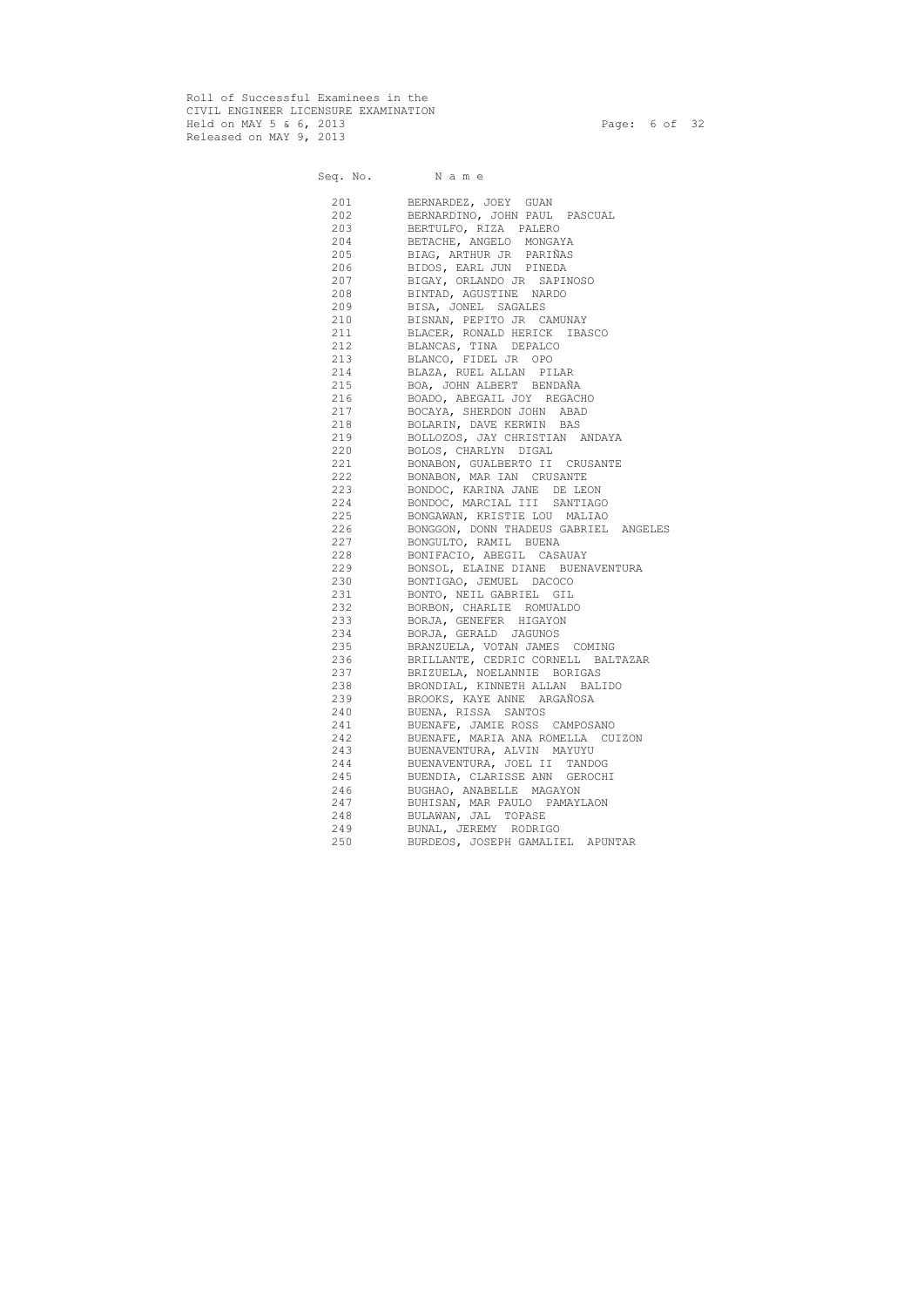Roll of Successful Examinees in the CIVIL ENGINEER LICENSURE EXAMINATION Held on MAY 5 & 6, 2013 Page: 7 of 32 Released on MAY 9, 2013

Seq. No. Name 251 BURON, MARNICK VENANCIO 252 BUSTAMANTE, KIM EDGAR TUPAS 253 BUSTOS, MARICAR TOLENTINO 254 BUÑAG, JASON ANGEL LEABRES 255 BUÑO, JOHNILITO MACALALAD 256 CABABA-AN, JESTER JOHN CAMARINES 257 CABABAT, ELMER RAYRAY 258 CABACABA, CHERYL TUBALLEZ 259 CABAGUING, GRACIOUS ANN LAGUNA 260 CABALONGA, LEAH NARAG 261 CABANDE, AL-GENE PAYAQUI 262 CABANG, KALVIN LLOYD MAGBANUA 263 CABATUAN, JAN CARLO PACULAN 264 CABESAS, AME ESPINOSA 265 CABIGTING, MARICAR SAN PEDRO 266 CABILADAS, MARK JEFF TUMBAGA 267 CABOTAJE, REY ALBERT CORPUZ 268 CABRERA, JOHN RICARDO II TABO-ON 269 CABRERA, KRIS WILLIAM ROLUNA 270 CABUGWASON, CHRISTOPHER NIÑO SAGULILI 271 CABULISAN, MARK CALVIN AGTANG 272 CACHUELA, PERCIVAL BALCITA 273 CADA, ROSARIO BOCO 274 CADIATAN, RELLIM ALGONES 275 CAGANG, JHULLEANNE MAE BALBUENA 276 CAGUINGIN, ARNEL JOY SALVADOR 277 CAGUIOA, AVA PRISCILLA ECHALAR 278 CALACAL, JESTER RHEY GABUTEN 279 CALAMAAN, REDDEN GONZAGA 280 CALARA, NADINE ANDREA RAMOS 281 CALDO, MARC CAYSON VELARDE 282 CALESA, RYAN TERUEL 283 CALIBAT, ZHYRLINE CIVES FORMELOZA 284 CALIMA, JOEY SIBULBORO 285 CALIMLIM, KAREEN DI CHUA 286 CALIXTRO, ALDRIN POBEDA 287 CALMA, MARK CHRISTIAN PADILLA 288 CALMA, ROBERT PARUNGAO 289 CALUMBA, LYDIA TORREMOCHA 290 CALUNSAG, VAL CYRIL SEREDRICA 291 CALUYA, MARIE DYNE DOMINGO 292 CAMAYANG, MELANIE PARRA 293 CAMBARIJAN, LESLIE JAYME 294 CAMILING, JAYVEE SANCHEZ 295 CAMPOS, ROEL ALORA 296 CANASTRA, JOY OMPAD 297 CANGAYDA, JEFFY SILVERIO 298 CANLAS, NOMER ABEL PINEDA 299 CANSINO, MADELINE NAING 300 CANTELA, ANADOLF LETADA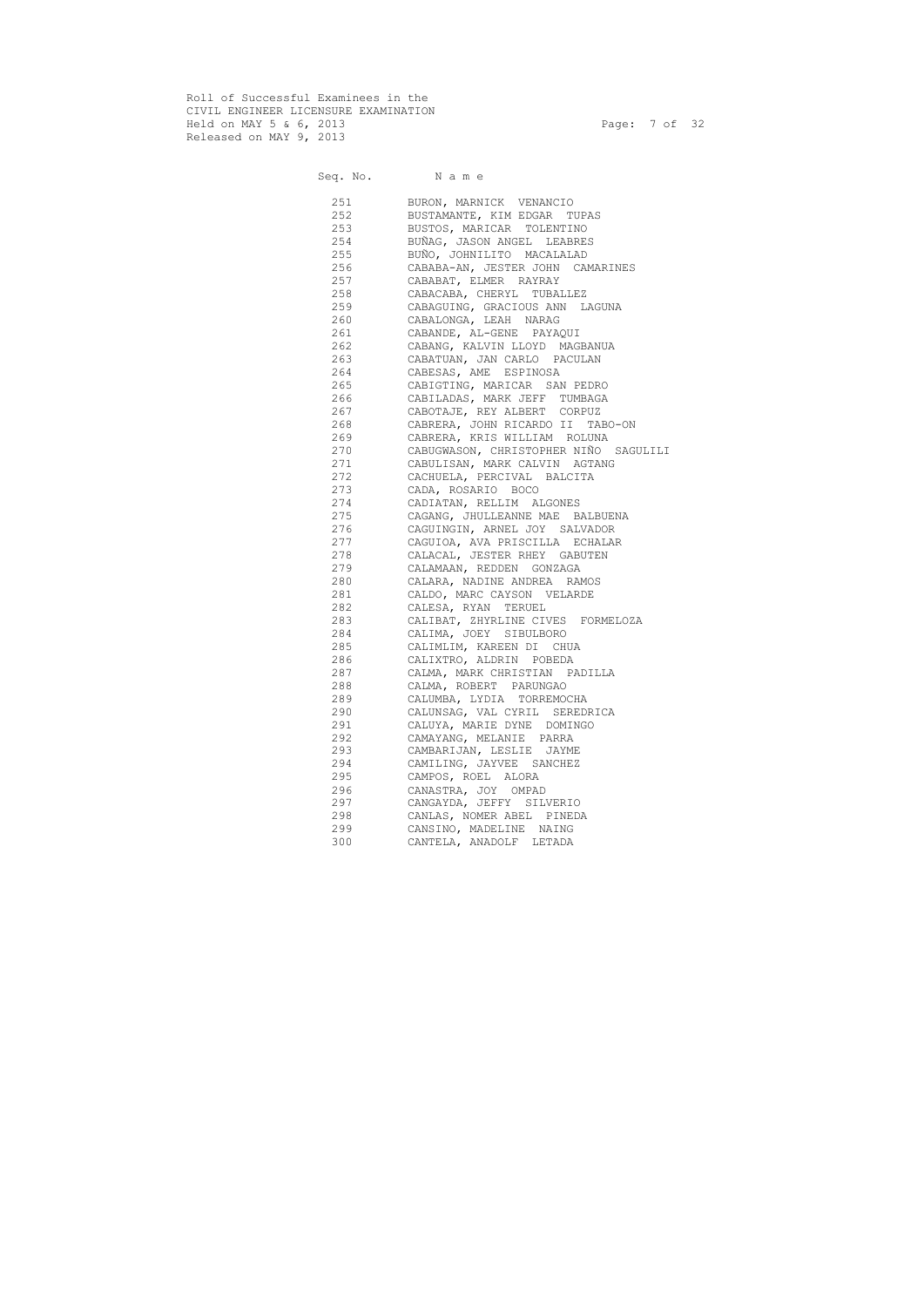Roll of Successful Examinees in the CIVIL ENGINEER LICENSURE EXAMINATION Held on MAY 5 & 6, 2013 Page: 8 of 32 Released on MAY 9, 2013

## Seq. No. Name 301 CANTILLEP, MICHAEL JOHN MARCAIDA 302 CANTILLO, EVAN FRANCIS AZAÑA 303 CANTOS, MARIA LYNETH CHEREGUINE 304 CANTUBA, HEZER MASAMOC 305 CAPA, KENNETH PAUL DEL ROSARIO 306 CARANCIO, ENCEL MARIE GUMATA 307 CARANDANG, CHARMAINE JANE MANDOCDOC 308 CARCOSIA, RENATO JR DAYAO 309 CARDENAS, JAMES JR HELBUENA 310 CARDENAS, KARL LABARES 311 CARDONA, ARMANDO JR MAGPAYO 312 CARLOS, LAURA SIOBAL 313 CARLOS, MARIANNE MENDOZA 314 CARNATE, KALVIN JOHN TELAN 315 CARPIO, JOHN PAUL SALDA 316 CARPIO, MARNELLI MONTEAGUDO 317 CARPIO, MERCEDITA ABASA 318 CASABAR, DEMELYN CASERO 319 CASAÑAS, REGELIZA PADERAN 320 CASEM, NEIL BRIAN SIBAYAN 321 CASILAO, BENEDICT MAHONG 322 CASINILLO, MARWIN BALLOTA 323 CASIPLE, GRIÑO MONTERO 324 CASIÑO, PERCIVAL ADONIS III JOLIGON 325 CASTILLO, JOENALYN AMEN-AMEN 326 CASTILLO, MICHELLE TIFFANY 327 CASTILLO, RONNIE JAMES DENIEGA 328 CASTISIMO, MA CHARISMA CANO 329 CASTRO, JONATHAN BALVARO 330 CASTRO, MARGARETH SADANG 331 CASTRO, RYAN ROE CUSTER DIZON 332 CATCATAN, FRED TINGZON 333 CATIBOG, JAN REYNALDO JR BAYRANTE 334 CATIPAY, EMELIE MARICH MEDIDA 335 CATUBAO, JOHN PAUL CAMPOSUELO 336 CAUAN, JAYLORD MABBORANG 337 CAYA, JOSEPH EDGAR PALEN 338 CAYANAN, GLOBEN FEB CABUENAS 339 CAYANAN, STANLEY MAR PEPITO 340 CAYDA, ROSE ANN GONNAWA 341 CAÑEDO, MARK EUGENE REGISTRADO 342 CELLONA, GRACE VALLE 343 CERALDE, CRISPIN TERRENCE CARIÑO 344 CERBAS, JESTONI TOMAS 345 CERBO, ALJUN CENTINA 346 CERDEÑO, MIGUEL III BOBILES 347 CEREZO, LOIS JANELLE PANADO 348 CERVANTES, JOARY ABAN 349 CHAN, JOHNSON VILLAREAL 350 CHAVEZ, FERDINAND JOSELITO JR DUMDUM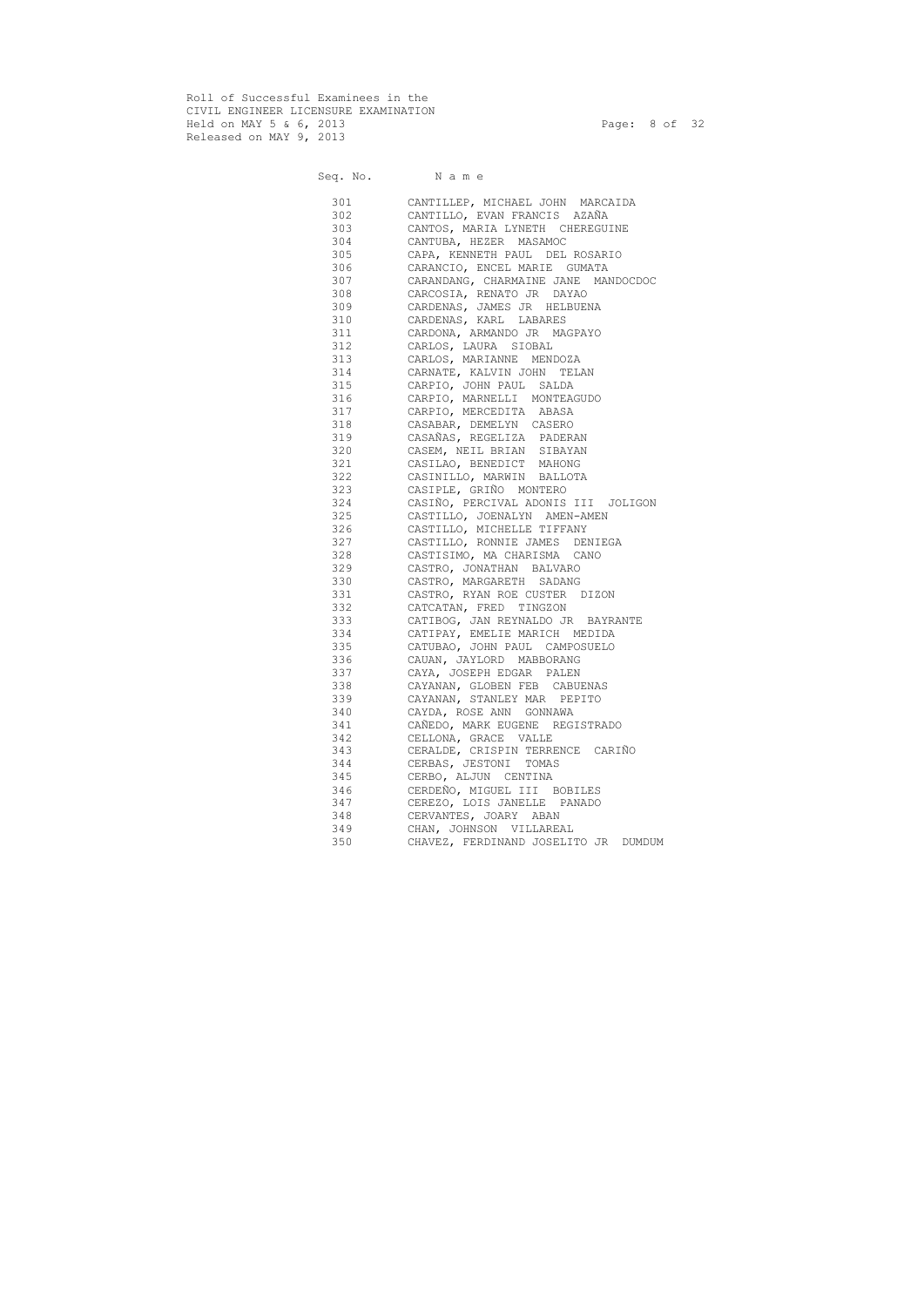Roll of Successful Examinees in the CIVIL ENGINEER LICENSURE EXAMINATION Held on MAY 5 & 6, 2013 Page: 9 of 32 Released on MAY 9, 2013

Seq. No. Name 351 CHING, ARLEN MICHAEL ANG 352 CHU, PATRICK ANTONIO ONGSING 353 CHUA, ANDY ROEL MIOLE 354 CLIMACO, KIRK PATRICK LUNAS 355 CLORADO, ESTEVIN JR RIOSA 356 COBILO, DOMINIQUE EVAN AUSTERO 357 COLAMBO, MICHELLE NOPRE 358 COLEGIO, KRISTILE ANNE PARAN 359 COMEDIAN, JOSEPH EMMANUEL CAABAY 360 COMENDADOR, MARILEN FAMORCAN 361 COMILING, EARLWENDELL CRUZ 362 CONCEPCION, BERNARD DANIEL DE RAMOS 363 CONCEPCION, ISMAEL JR REALOSA 364 CONCEPCION, JOHN BENEDICK LITANA 365 CONCEPCION, MICHAEL TABAL 366 COPRADO, JOSE LEANDRO MANAIT 367 CORDOVA, RAMIL ARCETA 368 CORNEJO, MARIJOY CATHERINE ROGANDO 369 CORONADO, JELYN JOSOL 370 CORONEL, ELMER JOSEPH SABUD 371 CORPUZ, ADRIAN TAYSON 372 CORPUZ, ANGELICA JEAN KATE BONIFACIO 373 CORPUZ, MERJORIE BOADO 374 CORPUZ, RONALD TAYSON 375 CORTEZ, KYLE EDUARD GLORIA 376 COSTIBOLO, GERAN PORE 377 CRISTOBAL, JULIUS ZEASAR SAPITANAN 378 CRUZ, EPHRAIM JOSEPH AQUINDE 379 CRUZ, JULIUS HERRERA 380 CRUZ, JUSTINE TORRES 381 CRUZEM, KATHLEEN BARTE 382 CUADRO, JIM CARLO RAÑOSO 383 CUBA, PAULO VICENTE HERNANDEZ 384 CUERPO, JOMARI LOUISSE FOMBUENA 385 CUETO, JENNYLYN PEREZ 386 CUIZON, JANNIL ABONALES 387 CULTURA, ALESON BERN KENNETH SATO 388 CUMLAT, ROLANDO MARIA JR TUNAC 389 CUNANAN, SHERILYN MAGPILI 390 CURAMING, KENNETH PIZON 391 CUSTODIO, RICHARD TENEDERO 392 CUYASAN, DERVIN AMIDES 393 DACUP, FRENEL RUBEN VARQUEZ 394 DADAP, NATHANIEL DEL CARMEN 395 DAG-UM, ALLAN VINCENT BENONG 396 DAGAMI, JEFFREY BUCO 397 DAGATAN, KIM THEODORE COLIPANO 398 DAGDAG, LUDY MARISSE MOISES 399 DAHAP, ALBERT LUSAY 400 DAIGAN, FORTUNATO JESUS GALLINERA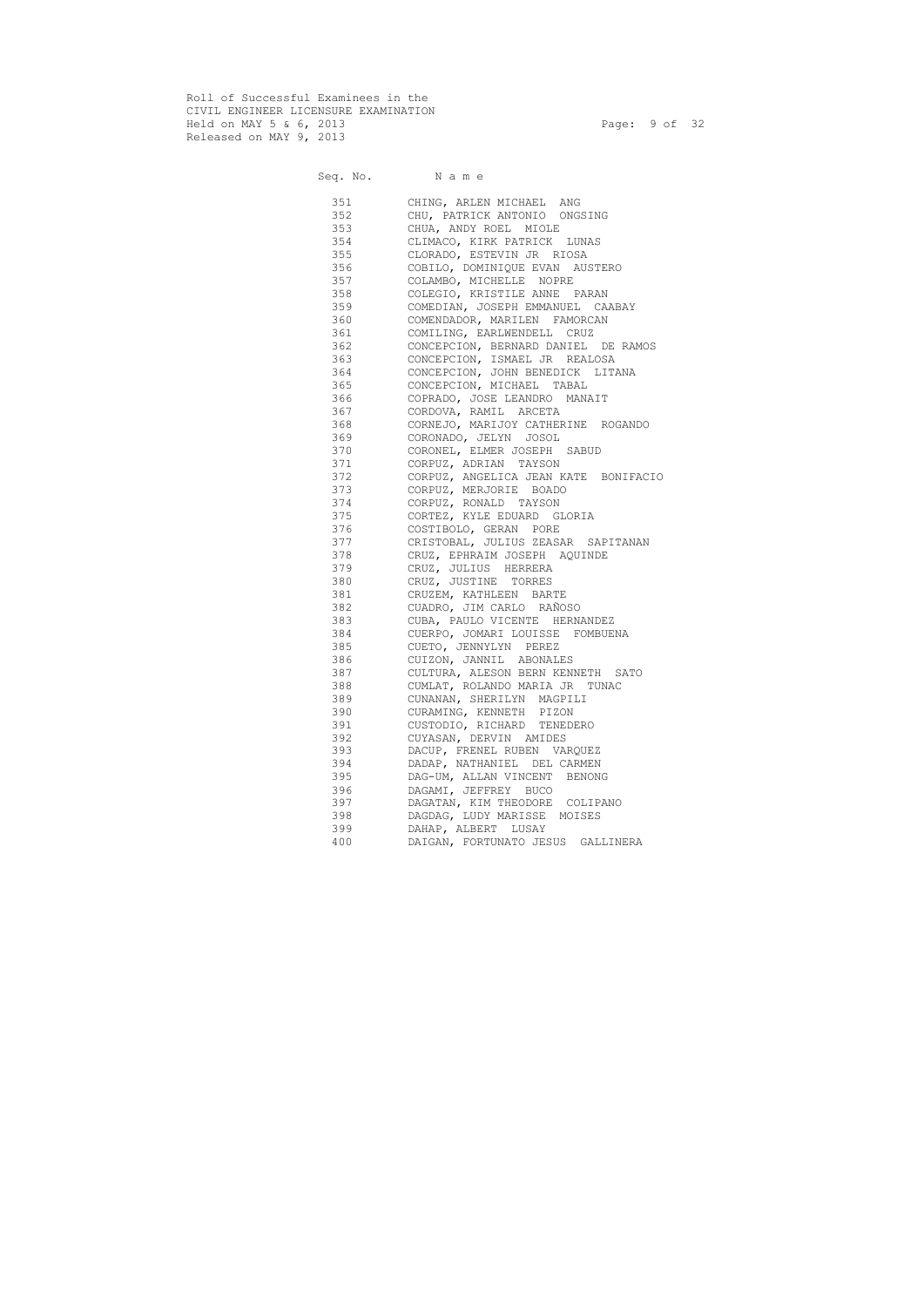Roll of Successful Examinees in the CIVIL ENGINEER LICENSURE EXAMINATION Held on MAY 5 & 6, 2013 Page: 10 of 32 Released on MAY 9, 2013

|            | Seq. No. Name                                                 |
|------------|---------------------------------------------------------------|
| 401        | DALANAO, CHRISTINE DESIREE GUIWANAS                           |
| 402        | DALATEN, CHESTER ABULENCIA                                    |
| 403        | DANCEL, JONATHAN MANAWAT                                      |
| 404        | DANDOY, ANTHONY BRIANNE SAPLOT                                |
| 405        | DANGUE, RICHARD VALDEZ                                        |
| 406        | DAPILIN, WITHELMINA TAN                                       |
| 407        | DAPURAN, EMIL ECALDRE                                         |
| 408        | DARANGINA, RAZUL BALA                                         |
| 409        | DASOK, CHRISTY SANORIA                                        |
| 410        | DATINGUINOO, JOJO RAMIREZ                                     |
| 411        | DATU, ERIC GUTIERREZ                                          |
| 412        | DAVID, JAKE MARK PIGA                                         |
| 413        | DAVID, KAREN CAPINA                                           |
| 414        | DAYAPERA, JESSA SALUDES                                       |
| 415        | DAYRIT, HAZEL YAYA                                            |
| 416        | DAYRIT, SHIRLEY MANALO                                        |
| 417        | DAZA, KRIS JAEYANI BATINGA                                    |
| 418        | DE ASIS, TRACY OWEN MERCADO                                   |
| 419        | DE CASTRO, LESTER LAWAS                                       |
| 420        | DE GRACIA, JERRY LYN GOMEZ                                    |
| 421        | DE GUZMAN, DARILL SUMANGA                                     |
| 422        | DE GUZMAN, DIELENE FAJUTAGANA                                 |
| 423        | DE GUZMAN, MARK LAURENCE ROGELIO                              |
| 424        | DE JURAS, JOSE MARI PADERON                                   |
| 425        | DE LA CRUZ, LEONIDES TOLEDO                                   |
| 426        | DE LA RAMA, JESSA BALBUENA                                    |
| 427        | DE LARA, REIZA MIA FRONDA                                     |
| 428        | DE LEON, FRITZ EDISON ROSALES                                 |
| 429        | DE LEON, JAY NIKKO SARZATE                                    |
| 430        | DE LEON, JENIFER REZARE                                       |
| 431        | DE LOS REYES, ANGELINE FABIE                                  |
| 432        | DE LUNA, JERALD DELA CRUZ                                     |
| 433        | DE VERA, KLARISSE AREVALO                                     |
| 434        | DE VERA, MARY ANN SASI                                        |
| 435        | DECENA, ALDRIN PADAO                                          |
| 436        | DEE, ARABELLE DARO                                            |
| 437        | DEGAMO, MARSTONE GLENN AMISTAD                                |
| 438        | DEGRAS, THYRONNE TROI REY                                     |
| 439        | DEKI, WIZAM ABUBACAR                                          |
| 440        | DEKING, BASNARIN KASIM                                        |
| 441        | DEL AYRE, AARON ANTHONY REANDINO                              |
| 442        | DEL PRADO, MARABELLE RAÑOSA                                   |
| 443        | DEL ROSARIO, JOIADA PERELONIA                                 |
| 444        | DEL ROSARIO, SHIELA NAPIAN                                    |
| 445<br>446 | DELA CRUZ, ARNOLD BARTOLOME                                   |
| 447        | DELA CRUZ, CAROLINE DELA CRUZ<br>DELA CRUZ, HENRY JR VILLARUZ |
| 448        | DELA CRUZ, JONATHAN DACANAY                                   |
| 449        | DELA CRUZ, JOSHUA MACATULAD                                   |
| 450        | DELA CRUZ, LEAN JESSELIE ARTATES                              |
|            |                                                               |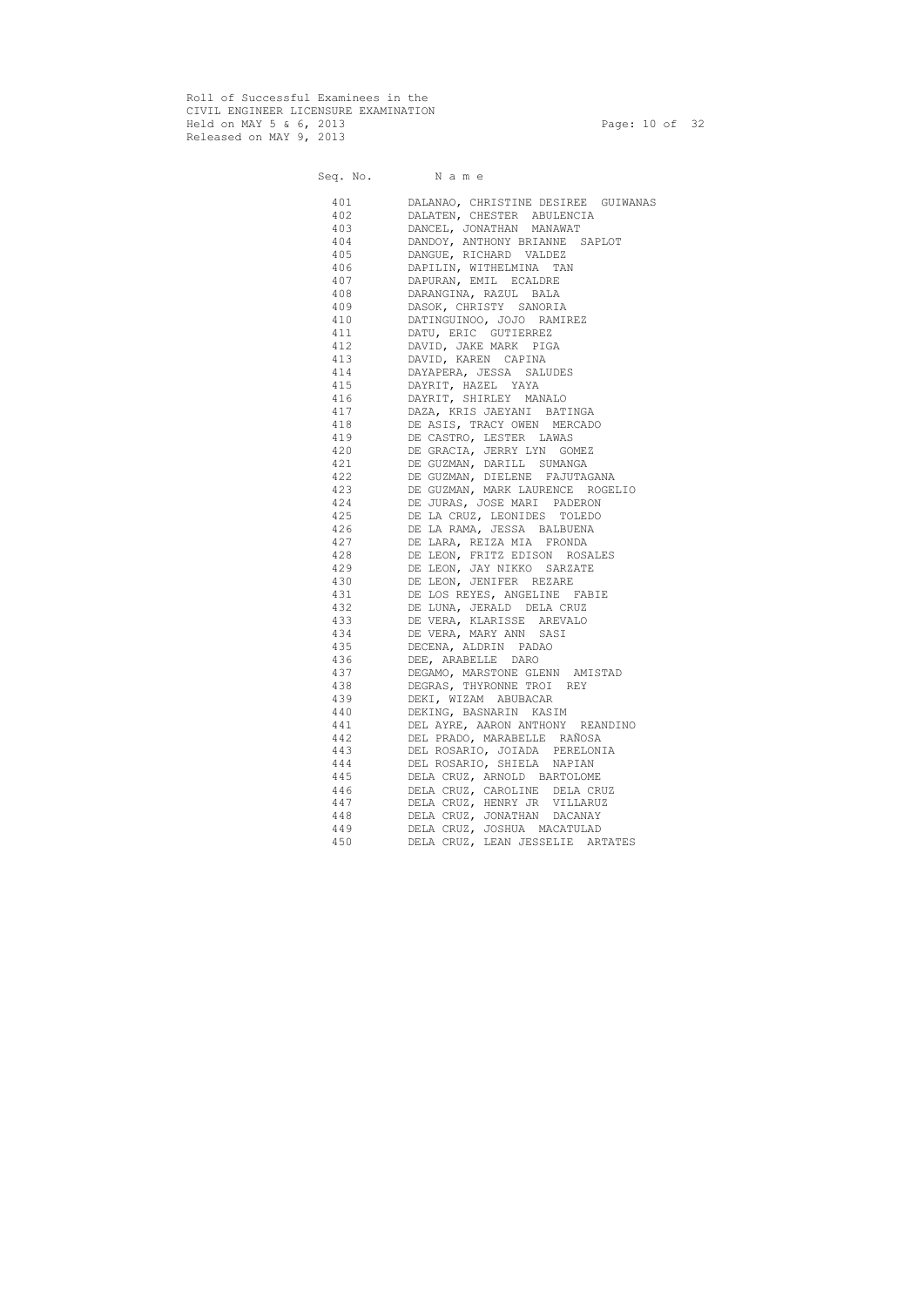Roll of Successful Examinees in the CIVIL ENGINEER LICENSURE EXAMINATION Held on MAY 5 & 6, 2013 Page: 11 of 32 Released on MAY 9, 2013

Seq. No. Name 451 DELA CRUZ, MICHELLE ELEGADO 452 DELA GOZA, JONREY SUSMEÑA 453 DELA TORRE, ACE AMPARO 454 DELFIN, BEPIR ARROYO 455 DELFIN, GEMER ELLOVIDO 456 DELGADO, EDMAR ESPEÑA 457 DELGADO, LJ IAN BIANSON 458 DELICO, JUNE MARK CAPUYAN 459 DELIMA, MARK ABALLE 460 DELOS SANTOS, RELIN JOY CABALLERO 461 DELOS SANTOS, ZAIRON ZAYAS 462 DEMALUAN, EARL JAY PEPITO 463 DEMDAM, CAROL MOSTOLES 464 DERIQUITO, VENDOLPH ELMA 465 DESCARTIN, JEZREEL MELVEE BONOAN 466 DETERA, GILBERT ORTILE 467 DEVELA, KATHERINE MARFIGA 468 DIANA, ELAIN ROSE DIANA 469 DIAPOLET, HERBERT MELANO 470 DIAZ, ANTONINO III IGNACIO 471 DIAZ, MAE CHARIS ISRAEL 472 DIAZ, RAYMART DUTERTE 473 DIAZ, RONALD GOLEZ 474 DIAZ, TROY JOHN GOCE 475 DICANG, KENNETH LAS-IG 476 DILLENA, ABIGAIL CASTILLO 477 DIMAANO, DIANE KRISTINE GUTIERREZ 478 DIMALEN, MOHAMAD GHAZNY ABDULA 479 DIMALIBOT, CHRISTIAN CAESAR PEREZ 480 DIMALNA, JOHARI MANTA 481 DIMARANAN, ARJAY DACANAY 482 DIMARANAN, GENESIS ARNILU DE ASIS 483 DINGAL, CARIN ORCULLO 484 DINOPOL, LEI GRACE MANTUA 485 DIPUTADO, VAL GALEN TUBIO 486 DIRECTO, MART REN BANDOC 487 DISTOR, KATHRYN ABIGAIL ESCALA 488 DITAN, KRIS CERTIFICO 489 DIVINAGRACIA, VINCENT AGRAMON 490 DIWATA, CRISTINE MAY TABUZO 491 DIZON, BENEDICT TROY RAMOS 492 DIZON, JON JON ESTEVES 493 DIZON, REYMOND RAMIREZ 494 DIZOR, MARK DELA CRUZ 495 DOCOG, JOHNRO DOROJA 496 DOGILLO, IVAN REY ESTRELLADO 497 DOLAUTA, JURIFE ETES 498 DOMINGO, JERWIN LOUIS ALVARAN 499 DOMINGO, RICHARD OCZON 500 DOMINGO, RICHARD NEIL ADENA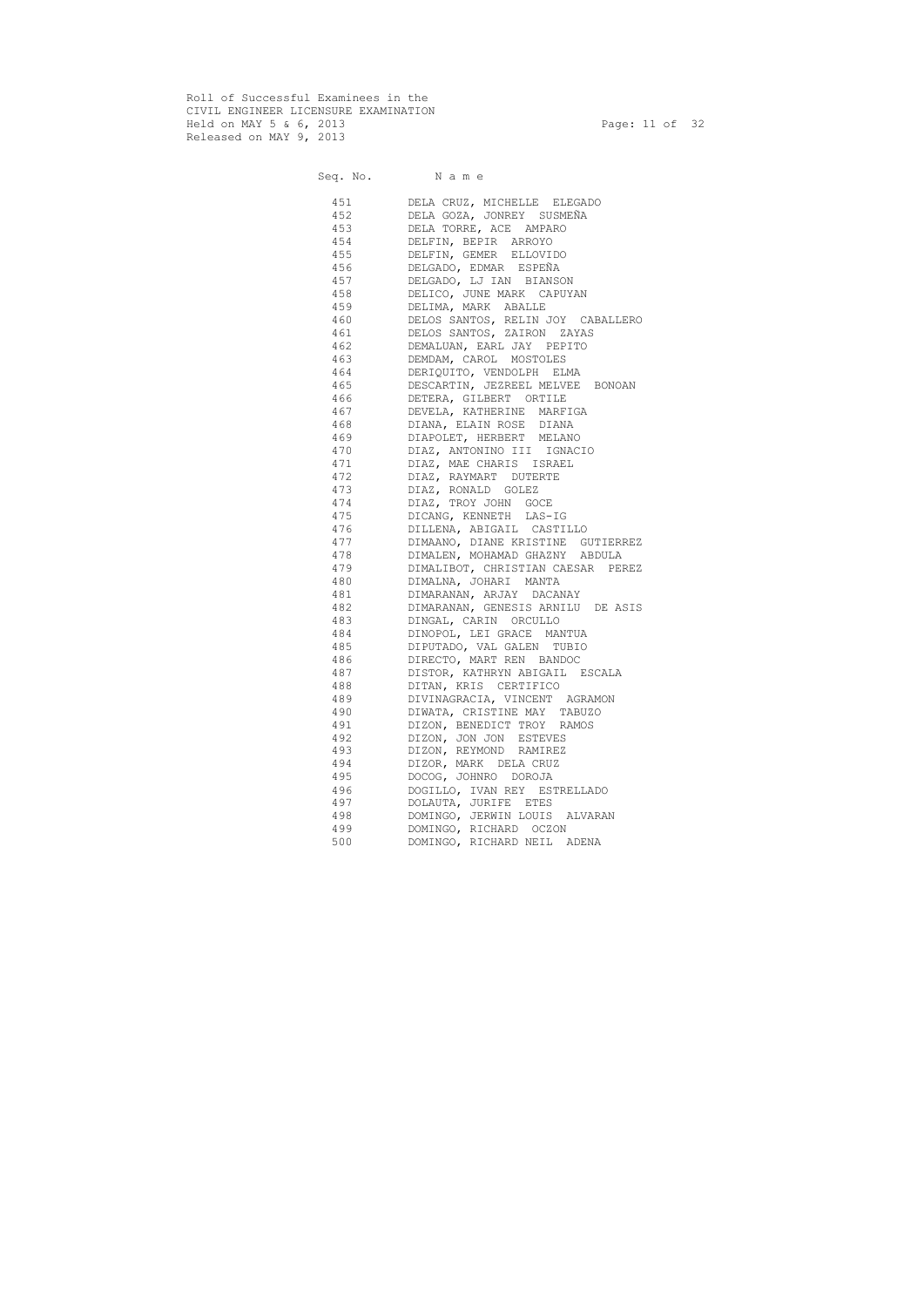Roll of Successful Examinees in the CIVIL ENGINEER LICENSURE EXAMINATION Held on MAY 5 & 6, 2013 Page: 12 of 32 Released on MAY 9, 2013

Seq. No. Name

 501 DOMINGUEZ, CLAIRE YAGYAGAN 502 DOMINGUEZ, PRUDENCIO JR MAMAUAG 503 DOMOGO, DEANA OMANEY 504 DONAYRE, BRYAN BUAN 505 DONES, LEONARD RAY MENDERICO 506 DORADO, MIGUEL PAULO DIOSO 507 DOROLIAT, LUIS ESTEVES 508 DRACULAN, MARY GLOVELYN DOMINGO 509 DUE, CATHERINE KAY RAMOS 510 DUEÑAS, DARYL CASA 511 DUKA, ELLEYZA LANDERO 512 DULAY, MYRA GANZON 513 DUMAGUIT, KIRK EVAR SANCHEZ 514 DUMALUS, ANGELO DOMINIC PABLO 515 DUMAOAL, RAJAH OLIVER TULINGAN 516 DUNCANO, ROLAND ARANAS 517 DUYOG, PABLO JR DELANTAR 518 DY, ARVEN ZABATE 519 DY, CHARLES VIQUIERA 520 EBOL, LADISLAO MINEL 521 EBRON, FRANZ DANIEL SALES 522 ECO, MARIA KAY SIBLAG 523 ECTIN, SHEPARD PALAMINE 524 EDRIAL, JUEL ROBERT LOUEL PAMI 525 EGAMA, ROMER LUCILLE APOYA 526 EGAR, DIWATA RAMIZARES 527 ELFA, MARK PHILIP BAUTISTA 528 ELLORABA, JOHN DAVE GUADALQUEVER 529 EMERENCIANA, REGXEL SINGSON 530 EMPISO, DAVIDSON MARTIN 531 ENCANTO, JOVY MAGTIPON 532 ENCARNACION, JAY ACLAO 533 ENEZARIO, VICTOR JR BENE 534 ENRIQUEZ, EARVIN VILLOSTAS 535 EQUIBAL, CHUCKIE CO 536 ERFE, ROEL ERNEST BATTAD 537 ERNO, REIRAM CHARLEE BUSH BORJA 538 ERROJO, JASON PAMPANGA 539 ESCANDOR, PAUL ABRAHAM PAALAN 540 ESCOBER, JOSEPH BEBANCO 541 ESCOTO, JENELYN DEMAANGAY 542 ESCUDERO, ARCEE ALEJO BALUYOT 543 ESPARRAGO, CLEANFORD MASUHAY 544 ESPAÑOL, PAUL CHRISTIAN OCLARINO 545 ESPEJO, CLEOFE MARIE DALLEGO 546 ESPENOCILLA, JEOFREY GALUT 547 ESPERANZA, JAMES LESTER ALABA 548 ESPINOSA, LEA ESCARET 549 ESPINOZA, SHEMAIAH ROSE PELLERIN 550 ESQUILLO, JERIC MANAOG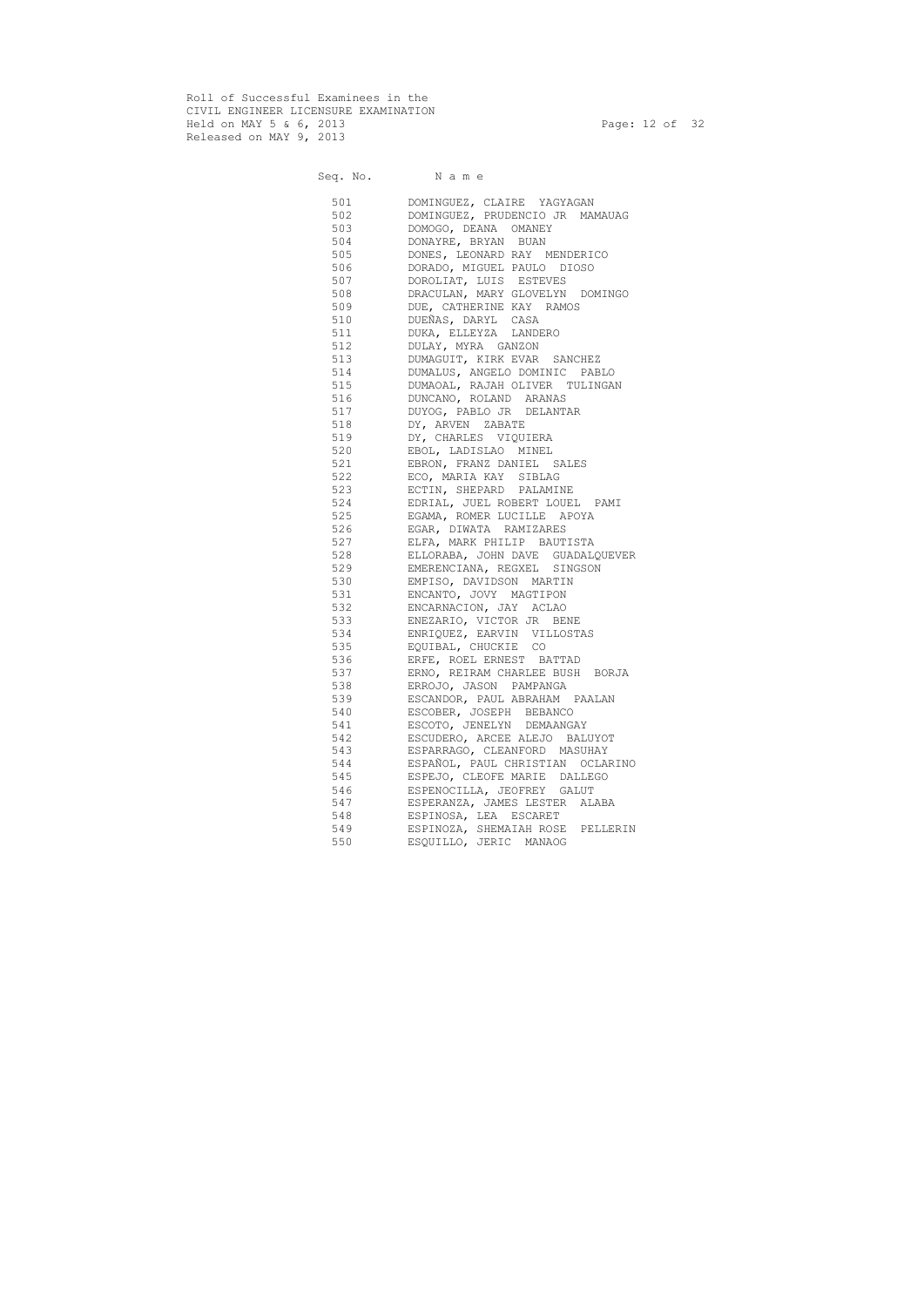Roll of Successful Examinees in the CIVIL ENGINEER LICENSURE EXAMINATION Held on MAY 5 & 6, 2013 Page: 13 of 32 Released on MAY 9, 2013

Seq. No. Name

 551 ESTAL, JEFREY LAMIGO 552 ESTAVILLO, MARLON PASIGAN<br>553 ESTEL, ANTHONY FIGURACION ESTEL, ANTHONY FIGURACION 554 ESTIGOY, APRIL JOY DUCUSIN 555 ESTOLAS, JERMELYN RAMOS 556 ESTRADA, MELCHISEDECH JR COLLADO 557 ESTRADA, RODEL PONCE 558 ESTRADA, ROMALYN MONDERO 559 ESTRELLA, JO-AN TORRES 560 ESTRERA, RACHELLE ANN ANDRADE 561 EVACITAS, FLORENCIA ESTODILLO 562 EVANGELISTA, MARK ANDREW MAGBUHOS 563 FABILLAR, LEZYL AUCENA 564 FABRO, SATURNINO JR RONQUILLO 565 FACUN, JOJIE CACCAM 566 FADRI, RAYMUND FABRO 567 FAJARDO, AILIL ROBLES 568 FAMORCAN, IVAN ANDREW RAMILO 569 FAMORCAN, KEITHLEEN RAMILO 570 FAUSTINO, JANINE CORREA 571 FAUSTINO, NICO ALDRIN PADILLA 572 FAUSTO, NATHANAEL CRUZ 573 FERATERO, GLEN QUIÑONES 574 FERMIA, JULIUS JR MORALES 575 FERNANDEZ, ERNESTO JR LALOSA 576 FERNANDEZ, JOY CASTILLO 577 FERNANDO, JAY LOUIE ROQUE 578 FERRERA, KATHY LAYOS 579 FERRY, RACHEL CARIGA 580 FIDEL, WILBER PAT-ONGAY 581 FIESTA, ROBERT JAN TABAMO 582 FIGARUM, CHRISTIAN OUANO 583 FIGUEROA, GEANE KRISTEL NEPOMUCENO 584 FLORA, ANTHONY FLORA DIONELA 585 FLORES, AIMER JOHN BALAGTAS 586 FLORES, ALYSSA KARLA MARAMBA 587 FLORES, DIANA ESCANILLA 588 FONACIER, ELEAZAR ESTORNINOS 589 FONTANILLA, ISID VINCENT CABARRUBIAS 590 FONTANILLA, WILEN GRACE QUEZADA 591 FONTELAR, RUSSELL ESPALDON 592 FORTU, CLAIRE ANN FABELLORE 593 FRANCISCO, ARNOLD MAGDALITA 594 FRANCISCO, EMIL BARTOLOME 595 FRANCISCO, FELGENE VIM PADULLON 596 FRANCISCO, JOHN WAYNE PASCUA 597 FRANCISCO, MA ANA RAQUEL ESTEBAN 598 FRANCISCO, PAULO SORIANO 599 FUENZALIDA, RALHP JAYSON COSTALES 600 FULLEROS, SHEENA MAE CAYETANO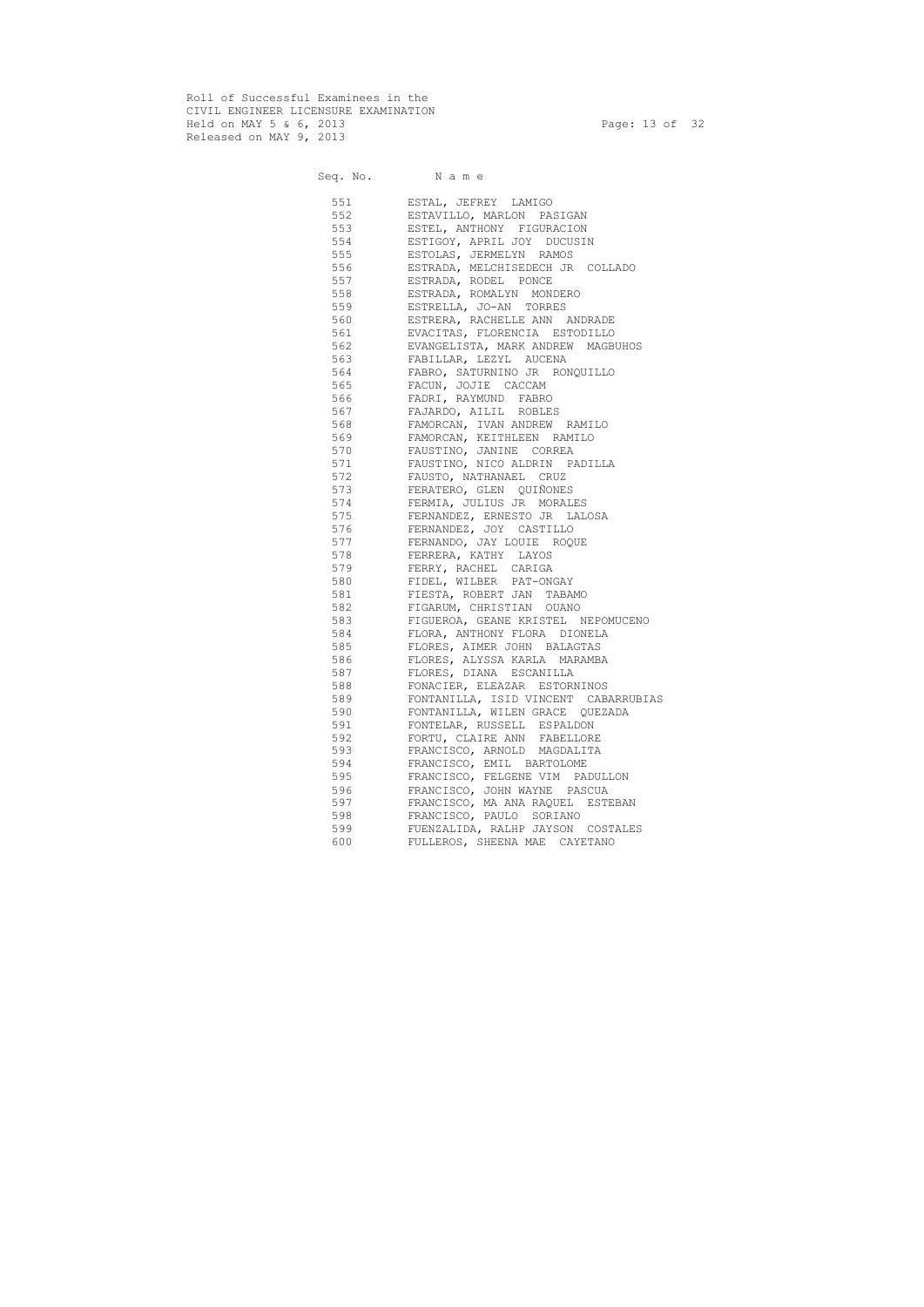Roll of Successful Examinees in the CIVIL ENGINEER LICENSURE EXAMINATION Held on MAY 5 & 6, 2013 Page: 14 of 32 Released on MAY 9, 2013

Seq. No. Name 601 GABRES, DOMINICK DOMINGO 602 GABRIEL, GLEN GARCIA 603 GACOSTA, FRED DERICK DE HITTA 604 GADE, GRACE MARIE CINCO 605 GADINGAN, EDIZON DIPUTADO 606 GALACIO, JOHAYRIYA BRUNAY 607 GALAPON, CHARLES RYAN DELA CRUZ 608 GALAS, MARK JOSEPH CONCEPCION 609 GALEON, NORMAN JOSEPH GALINDO 610 GALESA, SHIELA MAE CALAMBA 611 GALLARDO, CZARINA BLUE YAGO 612 GALMAN, ACMAD QHATAN MACABANGON 613 GALON, JIMOEL CALUMPONG 614 GALURA, MARK ARNESTO 615 GAMMAD, MARLYN ALONZO 616 GAN, JONATHAN ORTON SY 617 GANANCIAL, RYAN PROVIDO 618 GANDINO, LEONIL BARILI 619 GANIGAN, SHEENA MARIE CAYABYAB 620 GANITO, LEVIE DALSEN 621 GAOKIN, JOHN CALDE 622 GAPASIN, WINDEL REY DAWEG 623 GARCIA, ALEJANDRO JUSTO 624 GARCIA, ANDREA DIZON 625 GARCIA, ANTHONY CARBONELL 626 GARCIA, CAROL GARCIA 627 GARCIA, HARLLIE BERNARDO 628 GARCIA, IDENE GRACE PRESADO 629 GARCIA, JOHN REY DAYOLA 630 GARCIA, LESTER JOHN NARIDO 631 GARCIA, MARK BRYAN CORTEZ 632 GARCIA, RON-RON DE VEGA 633 GARCIA, SAMMIE BOKILON 634 GARCIA, TERRENCE BON KIEL CHIONG 635 GARCIA, VINA CRUZ 636 GARCIA, WILMER JR TULLO 637 GARFIN, CHARLENE MAE LUCBAN 638 GARIN, RHENLY DE DIOS 639 GARNEZ, CLAIRE MONTERO 640 GARNIEL, AIBEL MAGCAMIT 641 GARRIGO, JOAN 642 GASAPO, LILVIN ACEVEDO 643 GASCON, JOHN PAUL TONGOL 644 GASPAR, CLAUDIN GAIL MANALIGOD 645 GASPI, JOAN CARLA CASEM 646 GAURANA, ROMEO II KHAN 647 GAVINO, SALLY LOU MUYCO 648 GAYOMALI, GERALD MATRE 649 GEGONE, LESLIE KHEY SALINAS 650 GELERA, CHEENEE MENDOZA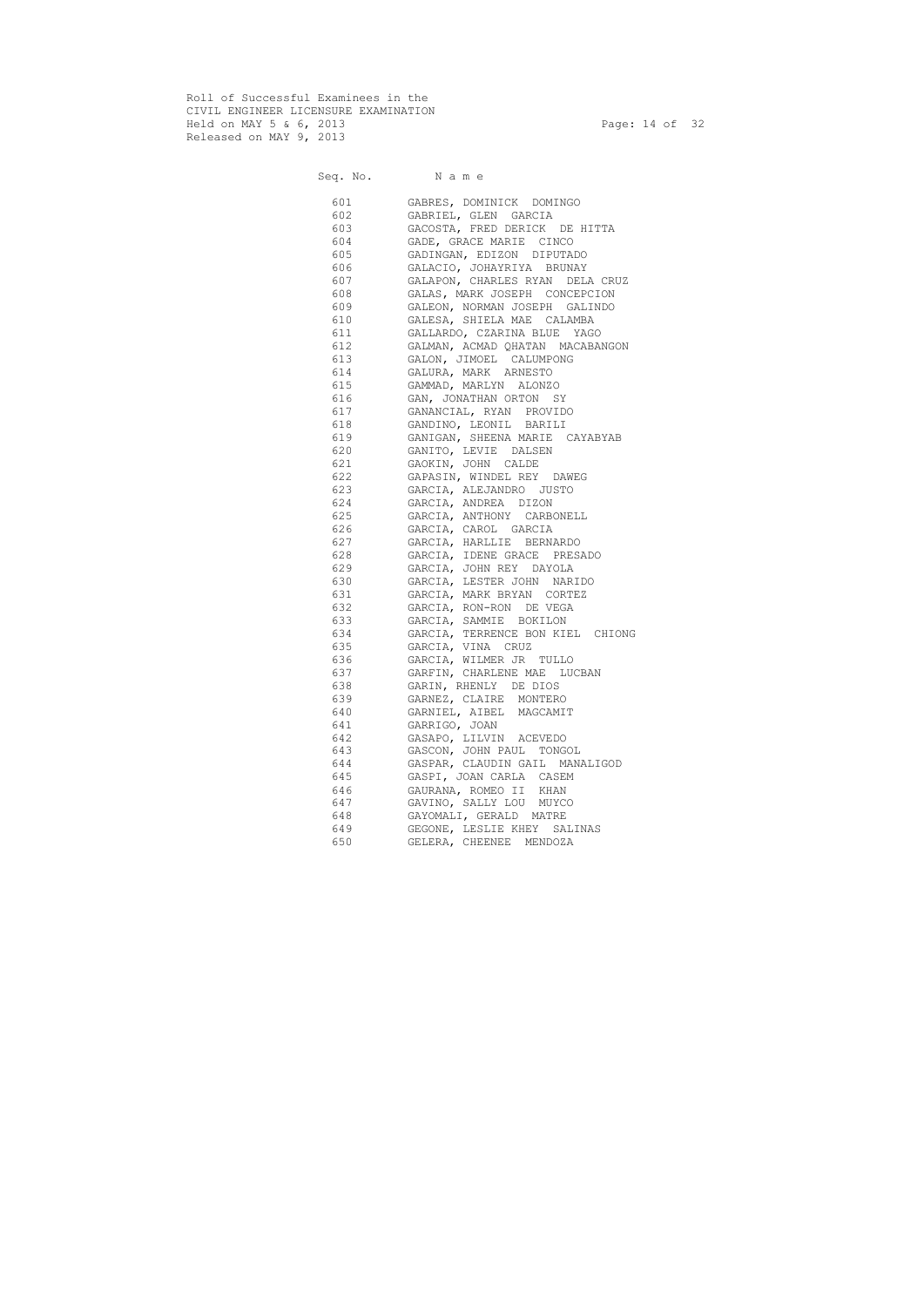Roll of Successful Examinees in the CIVIL ENGINEER LICENSURE EXAMINATION Held on MAY 5 & 6, 2013 Page: 15 of 32 Released on MAY 9, 2013

Seq. No. Name 651 GELERA, MAY REGINE FLORES 652 GELLAMUCHO, ARMAND REY MAGBANUA 653 GELOGO, JOHN LLOYD MONTEALTO 654 GENCIANOS, GLENN DANICO 655 GENEROSO, JAYFREY ILAGAN 656 GENOGALING, PRINCESS NEZETTE GAMLANGA 657 GENTILES, REY LAPAY 658 GEPAYO, AIMEE UZARAGA 659 GERUNDIO, MARY ROSE CAÑEDO 660 GERVACIO, JAYSON NUNEZ 661 GIANAN, MARK EUGENE SOMIDO 662 GICARAYA, CRISSEL KANE GALANG 663 GIDA, ROSALIE CALICA 664 GIL, MARVIN SALE 665 GIMAN, JANE LOURENZE BALITAAN 666 GLINDRO, MA ERAIS JOY DOMENDEN 667 GLORIA, MERF JOHN TUMBADO 668 GO, ANEZKA BIANCA SIGRID YAP 669 GO, CHARLES LIGUTUM 670 GO, ERIBERTO ROY ROBLES 671 GO, GRETCHEE WU 672 GO, KARL ADAM SY 673 GO, WINSTON LAMADO 674 GOMEZ, CRISSELLE PANGANIBAN 675 GOMEZ, MC HAROLD JASPER CALALIN 676 GONDA, CHRISTIAN PHILIP SILVA 677 GONO, JR JORDAN TURLA 678 GONZAGA, MARIA CRISTINA VITOR 679 GONZALES, DIOMEDES JR MUSICO 680 GONZALES, JORGE ARVIN 681 GONZALES, KRISTOFFER DENIS GANZON 682 GONZALES, MARIVIC VILLAMOR 683 GONZALES, VF BARNICK PLANAS 684 GRECIA, MARLON DENATE 685 GREPO, MARK GUILLER ABAD 686 GRUESO, MARY ROSE ALA 687 GUANLAO, MARK JOSEL DIZON 688 GUARDACASA, GARRY BERSAMINA 689 GUDGAD, RAMOS JR JOLEJOLE 690 GUERRA, KATRINA MERZI PASIA 691 GUEVARRA, GAVIE ANDREW DE JESUS 692 GUIAMAD, SAMIER PASANDALAN 693 GUILA, DIVINA GRACIA LAGUING 694 GUILING, HASHNIA BONSALAGAN 695 GUILLERMO, ALLAN PUNONGBAYAN 696 GUTIERREZ, JOEL JR CURIBA 697 GUTLAY, MICHAEL RONDON 698 GUZMAN, CHRISTIAN MANALO 699 GUZMAN, JEANE EUNICE JOY TRIA 700 GUZMANA, MARICHU GUZON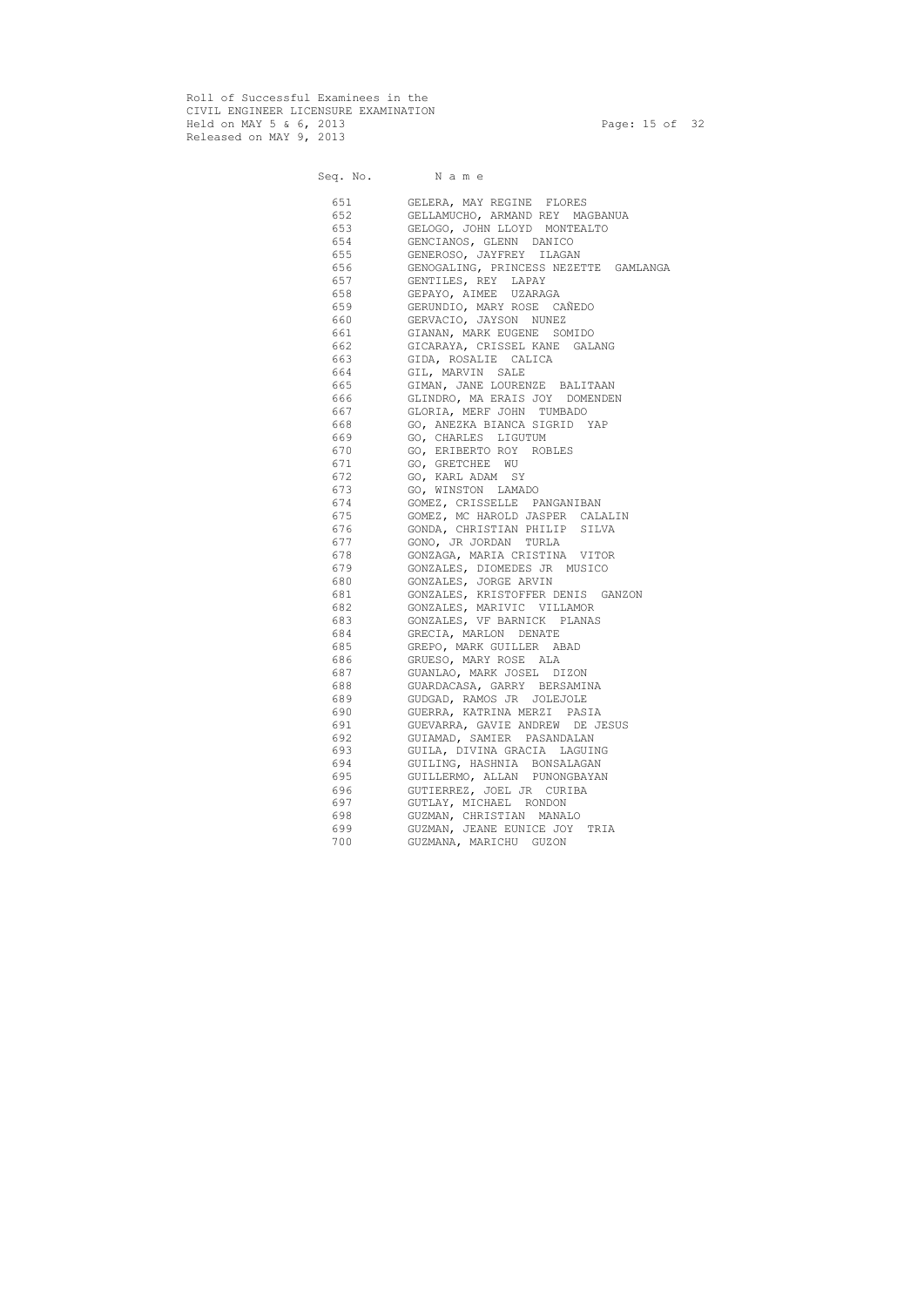Roll of Successful Examinees in the CIVIL ENGINEER LICENSURE EXAMINATION Held on MAY 5 & 6, 2013 Page: 16 of 32 Released on MAY 9, 2013

Seq. No. Name 701 HADJI ISMAEL, DANIAH ASI 702 HADOC, MICHAEL JOSEPH RAMIREZ 703 HALILI, DENNIS RAMOS 704 HASID, ALNASIR SILONGAN 705 HAVIER, ZULKIFLI ABDULMAJID 706 HERMINA, ZOSIMO III RENDON 707 HERMO, BRYAN OCALE 708 HERNANDEZ, CHRISTIAN MARINAY 709 HERNANDEZ, HEIDI ESCANDOR 710 HERNANDEZ, MAIDA MAE SELIBIO 711 HERNANDEZ, SHIRLY PEREZ 712 HERRERA, CARL VINCENT ZABALA 713 HERRERA, CHING-KEE APAGAR 714 HIPULAN, BOB KEVIN CABALLERO 715 HOJILLA, KARL ANTHONY JUDE MEDINA 716 HONG, MANJO MARK CONSTANTINO 717 HONGAYO, GERALD ALEJANDRIA 718 HORTALEZA, GIZELLE FILLER 719 HORTELANO, GABRIEL CARBAHOSA 720 HUSSAIN, MUBARAK RAOF 721 IBARRA, LOYD CARLO DACAYANAN 722 ICAY, GLENN MICHAEL CANNU 723 IGNACIO, JESSICA MARIE DUNCIL 724 ILAGAN, CHARDY JAY BAUL 725 ILANO, EDILBERTO MARK V ATIENZA 726 ILAO, ARRIANE RECODO 727 IMPERIAL, ANA LUISA SAGUE 728 IMPERIAL, IAN KIRBY BICALDO 729 INDION, LARRY CABANTING 730 INDOYON, ROEL ESCUADRO 731 INOCENCIO, ARCHIE CRUZ 732 IRABON, JEFFERSON BUNYOG 733 JAINAL, FRASCAN ALPHA 734 JALGALADO, AUDIE BACLAO 735 JALOSJOS, JAIRUS ELYCZAR CABIGUEN 736 JANER, JEOFFREY BALAORO 737 JANORAS, DIOSCORO JR CAUBANG 738 JAO, KEMIKO VILLAMOR 739 JARANILLA, ROY BADENAS 740 JARLOC, JV VILLANUEVA 741 JAURIGUE, ANGEL JR ESTRELLA 742 JAVELLANA, IVAN JUDE CALZADO 743 JAVIER, CAREN DELA CRUZ 744 JAVIER, ESPIE ACLAN 745 JIMENEZ, CHARLES KIM CAJIMAT 746 JIMENEZ, EDWIN JUN AZUFRA 747 JIMENEZ, ELDRIDGE KESTER NIETES 748 JIMENEZ, LORIENES KRIZZIA ZAPANTA 749 JIMENEZ, RODAN RIVERA 750 JIPOS, JOHN ANTHONY ROSALES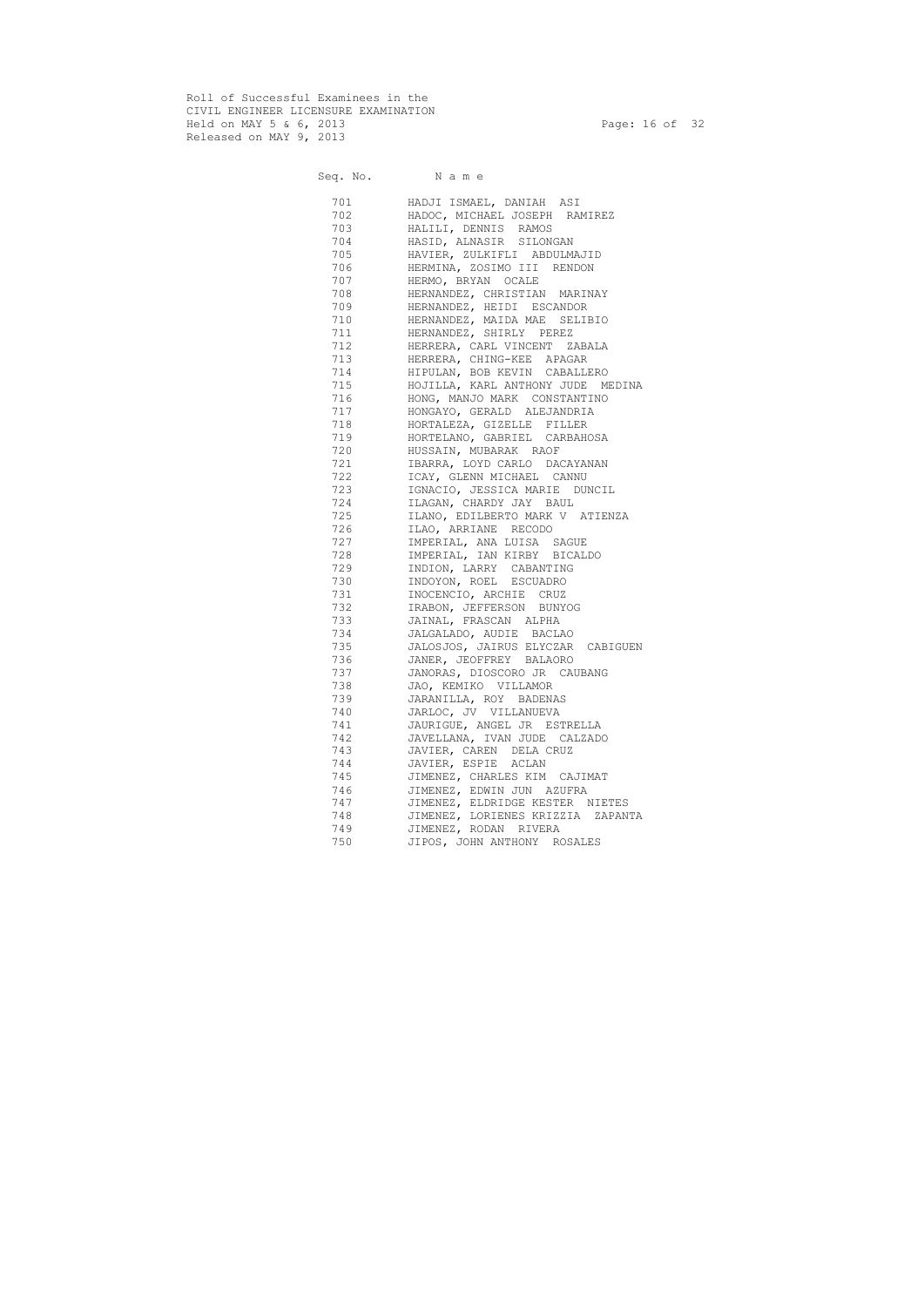Roll of Successful Examinees in the CIVIL ENGINEER LICENSURE EXAMINATION Held on MAY 5 & 6, 2013 Page: 17 of 32 Released on MAY 9, 2013

Seq. No. Name

 751 JOCSON, FERNANDO MARTIN EUSEBIO 752 JORDAN, KARL SHEMUEL NARRAJOS 753 JOSE, PAULO VINCENT JUAN 754 JOSE, STANLIE BRYAN BACANI 755 JOSON, TRISHA ZERES ANDRES 756 JUAN, HEHERSON BIGGAYAN 757 JUAN, ROBERT EMIL VICTORIO 758 JUANES, GERICRIS DAGOTDOT 759 JUMADIAO, REY EMMANUEL SABILAO 760 JUSAYAN, MARIKRIS MAGKASI 761 JUSTINIANI, JOSHUA GERONIMO 762 KALBI, DATU SAYPUDDIN YASIN 763 KARAGDAG, JOSE ANGELO SASONDONCILLO 764 KATIGBAK, NIKKO ANGELO LEYNES 765 KING, IVAN NICO AGUSTIN 766 LA MADRID, SHERIFF JOHN CASIWA 767 LABAOAN, FLORANTE DANAO 768 LABASTIDA, ALVIN BUTAYA 769 LABAWAN, LUCY MAE MARFIL 770 LACHANIBRE, ALVIN MANZANO 771 LACOTO, BONG BONG MANABILANG 772 LADAGA, KEVIN CLYDE ROBINES 773 LADERA, HECTOR JR TAMODRA 774 LADIA, DANA FAYE FELIXBERTO 775 LADRES, MA ALMA-MARES PILAPIL 776 LAGBUNA, JONI TANGED 777 LAGMAY, MELCHOR GARCIA 778 LAGUERTA, IAN OLIVER MANGAOANG 779 LAGUISMA, ZALDY ALA 780 LANDOY, KEANE GREGORY JAVELLANA 781 LANGAYEN, JOHN MONESE LASANAS 782 LANUZA, RICHARDSON CABUAG 783 LAO-ANG, MARVIN AGWELANG 784 LAPITAN, GLENN ATIBULA 785 LAPUAG, SHEILA MARIE VILLAMORA 786 LARA, MIKE HARRY RIVERO 787 LARGADO, ROMMEL CARLO NUNIAL 788 LASAM, JUSTINE JASON BELETA 789 LATAWAN, MARK ANTHONY YBAÑEZ 790 LATIP, ABOLHASSAN MUTIA 791 LATORRE, GENEVA HALLASGO 792 LAURE, ART LEROI PASAMONTE 793 LAUREOLA, KEVIN GLENN BERNARDO 794 LAURESTA, ROSE ANN JOGNO 795 LAURIANO, MALAYA FULLO 796 LAURON, IVAN GLEN DELA TORRE 797 LAVANDERO, GREGORIO JR RAMOS 798 LAYGO, REDEN GONZALES 799 LAYNO, GERALD BENITES 800 LAYOLA, MARINEL MOGOL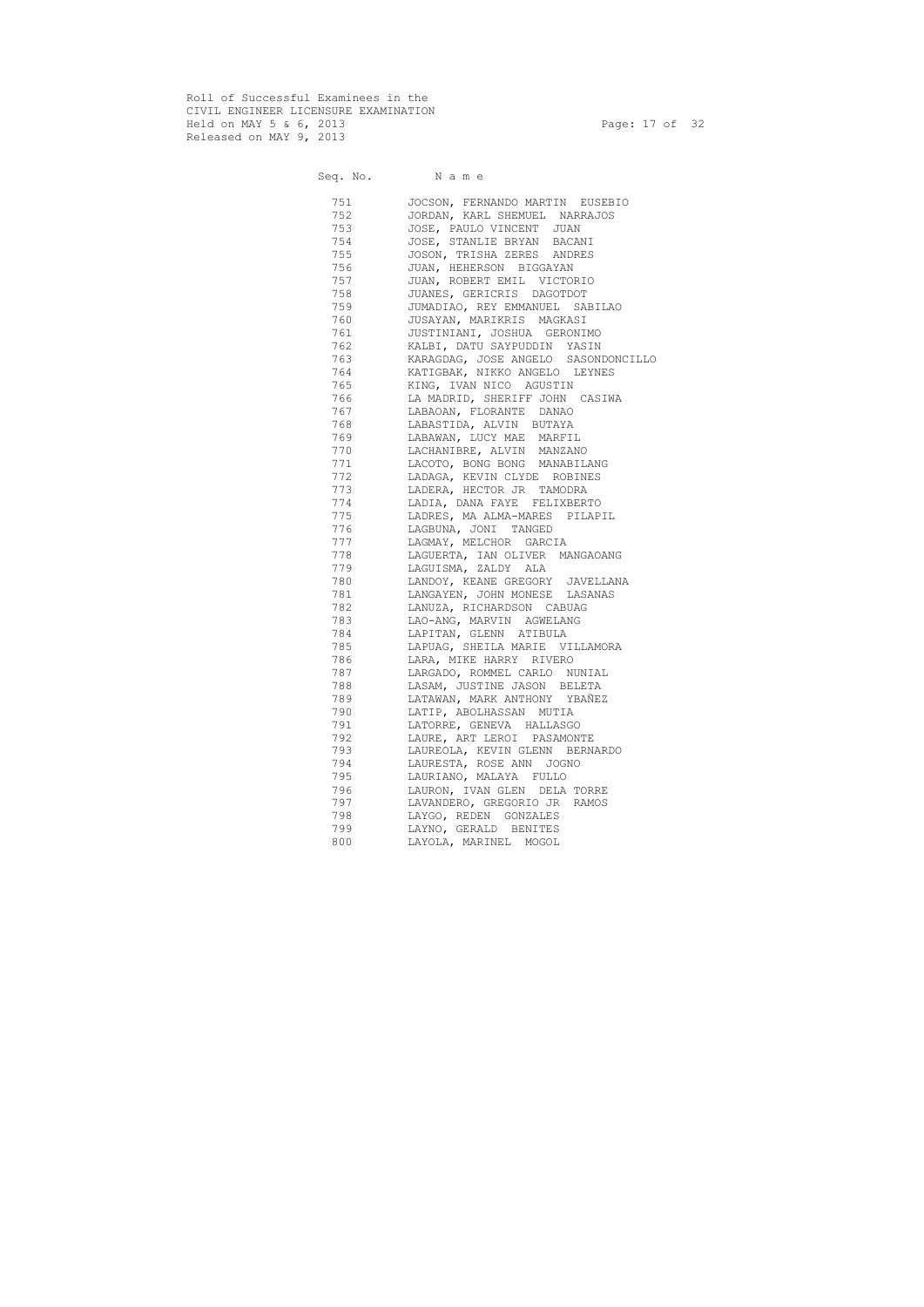Roll of Successful Examinees in the CIVIL ENGINEER LICENSURE EXAMINATION Held on MAY 5 & 6, 2013 Page: 18 of 32 Released on MAY 9, 2013

Seq. No. Name

 801 LAZA, LESTER ERGUIZA 802 LEAÑO, EDDY MARCO SUAREZ 803 LEDESMA, MICHAEL VINCENT DIOSO 804 LEE, MARY ELIZABETH PARANGAN 805 LEGADA, HERLYN APALE 806 LEGARIO, RAYMUND JAMES LATORZA 807 LEOCADIO, LOWIE IJ MERILLES 808 LEONISA, FAIRY ANJORY BELARDO 809 LERON, EDUARDO JR BERCILLA 810 LESIGUEZ, DEOGENES LAYNO 811 LETRAN, LLOUZZEL HOPE IBAÑEZ 812 LEYNES, ISAGANI JR SARAZA 813 LEYNES, JERSON OLA 814 LEYSON, TROY SALVADOR DATOR 815 LIAGAO, JOJO LAMAO 816 LIBNAO, KATHLEEN JANE CLEMENTE 817 LIGOTOM, JOHN MICHAEL ENGRECIAL 818 LIM, CHARLES BONGHANOY 819 LIM, ERLDIN PABALATE 820 LIM, IVAN MIGUEL DY 821 LIM, JERALD WESLEY LI 822 LIM, MARC ALVIN LUCERO 823 LIM, RALPH JASON TAN 824 LIMANGAN, JACOB DUMULAG 825 LIMON, RODERIO CABULA 826 LIONGSON, MARK JULIAN PULUMBARIT 827 LIPANG, CHIELOU BELLE SELLORA 828 LLACUNA, ERN JOHN COCAMAS 829 LLANOS, LEONARDO JR MUNINIO 830 LOBETE, JERIC BONSAY 831 LOBO, DEOSITO BERSAMEN 832 LOLO, ROMNICK UNABIA 833 LOPEZ, LEA AMOR MEDEL 834 LOPEZ, MARK JOSEPH AQUINO 835 LOPEZ, MARK JOSEPH ILAGAN 836 LOPEZ, MERVIN JAO 837 LOPEZ, MICHAEL RAYMOND CANIZARES 838 LORA, ROGELIO JR ANTIQUENA 839 LOREN, KIYOE MAY TAGAWA 840 LORENZO, CRISTEL JANE FRANCISCO 841 LOTO, RALPH JAYSON APUADO 842 LOYOLA, DANDY AMEN-AMEN 843 LOZANO, ALEJANDRO LLOYD GONZALES 844 LOZANO, CESAR IAN CERUJANO 845 LOZANO, MELGAR DUMAYA 846 LUBANG, MA LOURDES MALALUAN 847 LUBIS, RONMHAR MORCILLA 848 LUCERO, NOEL JR BALLOS 849 LUCEÑO, JESSON BALDAD 850 LUCMAN, AHMAD-JUNMAL BANTUAS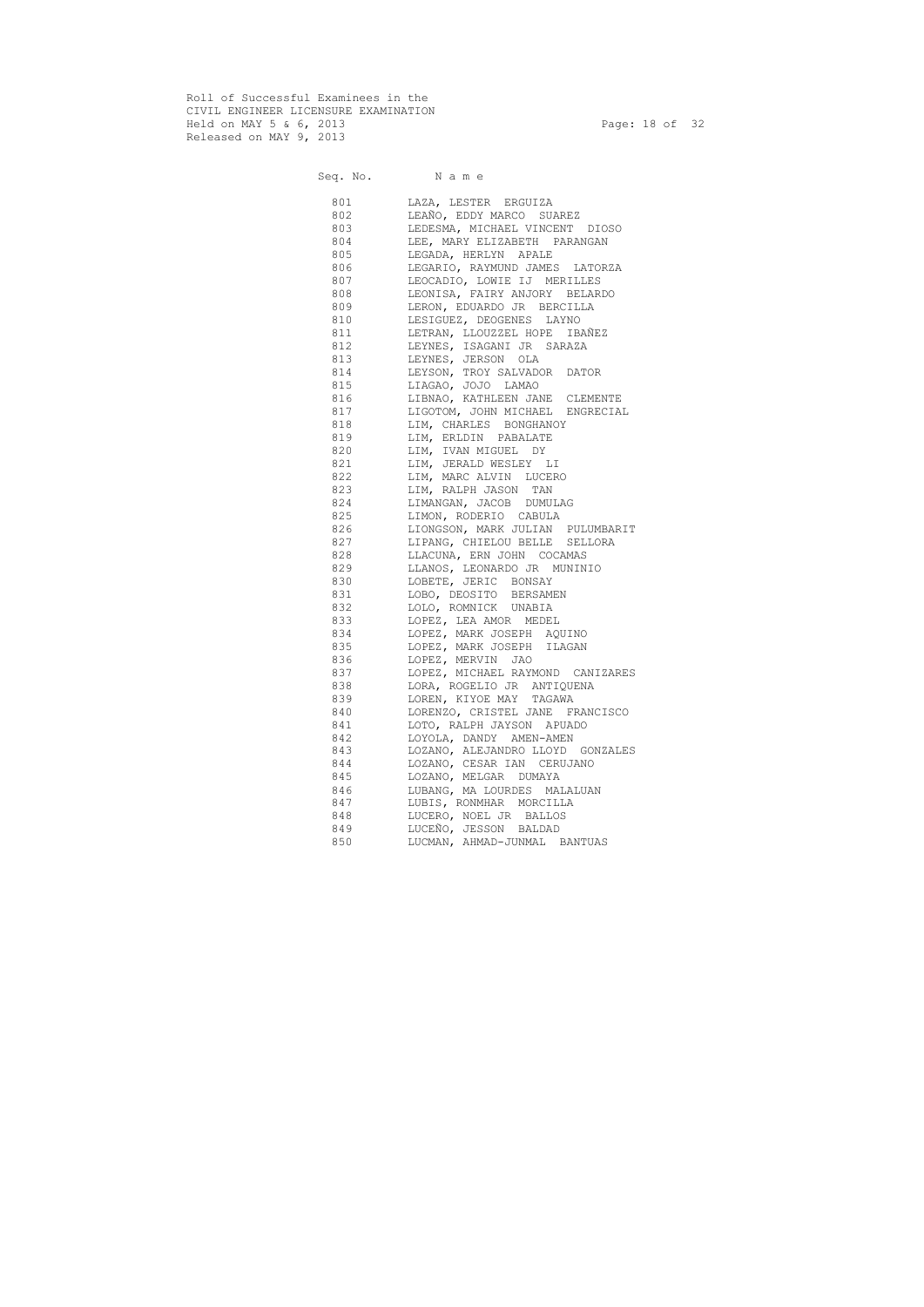Roll of Successful Examinees in the CIVIL ENGINEER LICENSURE EXAMINATION Held on MAY 5 & 6, 2013 Page: 19 of 32 Released on MAY 9, 2013

Seq. No. Name

 851 LUEGO, FIDEL CERVANTES 852 LUGATIMAN, LORENZ CRUZ 853 LUNA, ALEJANDRO MAGNO 854 LUSTRE, GERALYN MAE ANTONIO 855 MABALOT, JENIFFER PAYUMO 856 MABANAG, JUNEL UNAY 857 MABAO, DICK ANTHONY BALABA 858 MACABATA, ALLAINE PANGANIBAN 859 MACALINAO, JULIOUS VILLAMIN 860 MACALINO, LOUIE CASANGCAPAN 861 MACAPAGAL, HECTOR LEMMUEL DIMACULANGAN 862 MACARANAS, RC LOUWIE TABILIRAN 863 MACUJA, JOEFRY SANDOY 864 MADAJE, MAIKKA PANSACALA 865 MADERAZO, ROMAN BORBON 866 MADID, ABDEL MAJEED TAHAL 867 MADRIAGA, DANE JULIAN DESTURA 868 MADRILEJOS, JONA MARIE YU 869 MADRONA, JURNEY BOY GUANZON 870 MAGADANG, JUNAS DELA CRUZ 871 MAGALLANES, BENJAMIN III CAHILIG 872 MAGALONG, ZEN CAMINADE 873 MAGBITANG, ANDREW JOSEPH ANTONIO 874 MAGCAMIT, REINA VICTORIA RAMAC 875 MAGELNA, DATUKING SUCCOR 876 MAGLUNOG, AARON PAUL CAYTON 877 MAGNO, ACE RIGOR HONG 878 MAGNO, GERSAM SARMIENTO 879 MAGPANTAY, NICOLE DIAZ 880 MAHINIL, JASON DINAPLI 881 MALABANAN, DANIEL ANGELO MARMOL 882 MALAGDAY, KARYL ANN ROSARIO 883 MALANA, MARK ANTHONY TAGAPAN 884 MALANG, ADELINA DELA CRUZ 885 MALIT, JAN MARK SANTOS 886 MALLARI, NEIL DANIEL CLAUDIO 887 MALLORCA, EDEN BERUEDA 888 MALOLOS, JONAH MARIE VILLAR 889 MALUPA, JOHN CRIS CANOY 890 MALVAR, MERVYN JAN SANTOS 891 MAMADA, ZENABILLA CAOC 892 MAMPARO, MONA MAE EDUSMA 893 MANA, JOHN MICHAEL OBMERGA 894 MANA-AY, ELMER JR BACLAY 895 MANALAD, ELEC JEFFERSON MENDIVIL 896 MANALILI, RAYMOND GRANIL 897 MANALO, EFRAIM DIMAYUGA 898 MANALO, JAMES GLENN DIOKNO 899 MANALO, JIXGERALD SALDE 900 MANALO, JUNEL MARTIN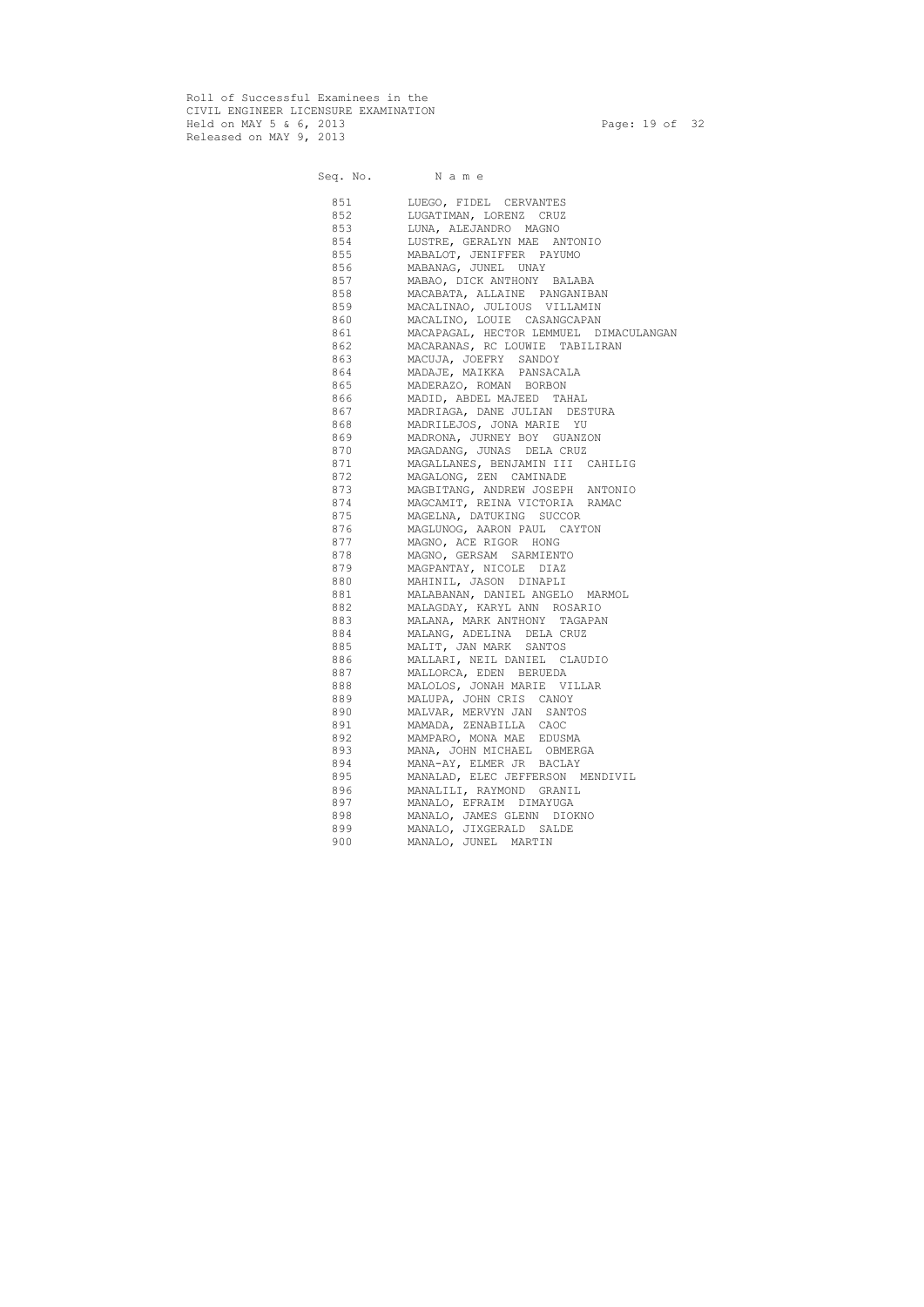Roll of Successful Examinees in the CIVIL ENGINEER LICENSURE EXAMINATION Held on MAY 5 & 6, 2013 Page: 20 of 32 Released on MAY 9, 2013

Seq. No. Name

 901 MANALO, MYLEN MARANAN 902 MANAMPARAN, NASSEEF BOLOTO 903 MANANTAN, ELVIN BAUTISTA 904 MANDI, MOHAMMAD JEDAT BALINDONG 905 MANGONTRA, SAFRULLAH PUTOWAS 906 MANGOTARA, MOHAMMAD RAJEB OSOP 907 MANGUERRA, REYMARK CARLOM 908 MANGULIAN, KUMAREN DOSNGAYON 909 MANGUNAY, EULALIA SANTIAGO 910 MANGUNAY, JOSEPH SANTIAGO 911 MANIAUL, JULES IO FLORES 912 MANIWAG, SEET DUMALIW 913 MANLAPAZ, EVAN ANDREW SANTOS 914 MANLOSA, CHEAREZE MAE MAGLASANG 915 MANOOS, JESZA NAMBIO 916 MANUBAG, TOMAS ALSA 917 MANZANO, XENOULA KRIZZIA REVILLA 918 MARABE, ARCHELLE FLINT GUMATO 919 MARAKI, JANIZA NANO 920 MARANAN, ERROL ROBERT MANALO 921 MARCIAL, LAMBERTO JR BANCORO 922 MARCIANO, DANICO ROSS DREZ 923 MARCOS, MARILOU PANGA 924 MARCOS, RITA SISON 925 MARGALLO, LORELYN TAKIANG 926 MARIANO, LARENCE KEIR TUNGPALAN 927 MARMETO, RANDY ABALOS 928 MARQUEZ, CARLO VILLAOS 929 MARQUEZ, JOHN EMMANUEL ESTIOSO 930 MARTIJA, HANNA LYNN CORDAÑO 931 MARTILLANO, MAR CHRISTIAN MALAPAD 932 MARTIN, HERSCHELLE AYROSO 933 MARTIN, MARY ANNE GRACE SORIANO 934 MARTINEZ, REINIEL GERARD SARADOGAN 935 MARTIREZ, JUN CARL TABERNA 936 MARTOS, CHRISTOPHER MORTEL 937 MARZAN, KATHLEEN ESBERTO 938 MASANGKAY, JAMES BRYAN JUAB 939 MASUHAY, FRANCIS LEO DURAN 940 MATEO, ROUCELLE KAYE FAJARDO 941 MATIAS, JOHNEAL PONTIPEDRA 942 MATIRA, MARIE JANN RAMOS 943 MATULIN, GERSON CASTILLO 944 MATUNDAN, JOHN KEVIN LEYEZA 945 MATURAN, PROMER AROPLO 946 MAZON, HARRY CONING 947 MAÑALAC, LA AIREEN BULAWAN 948 MAÑALAC, MANOLITO AGBUNAG 949 MAÑALAC, MARK GERALD SARMIENTO 950 MAÑANITA, AERO HUELGAS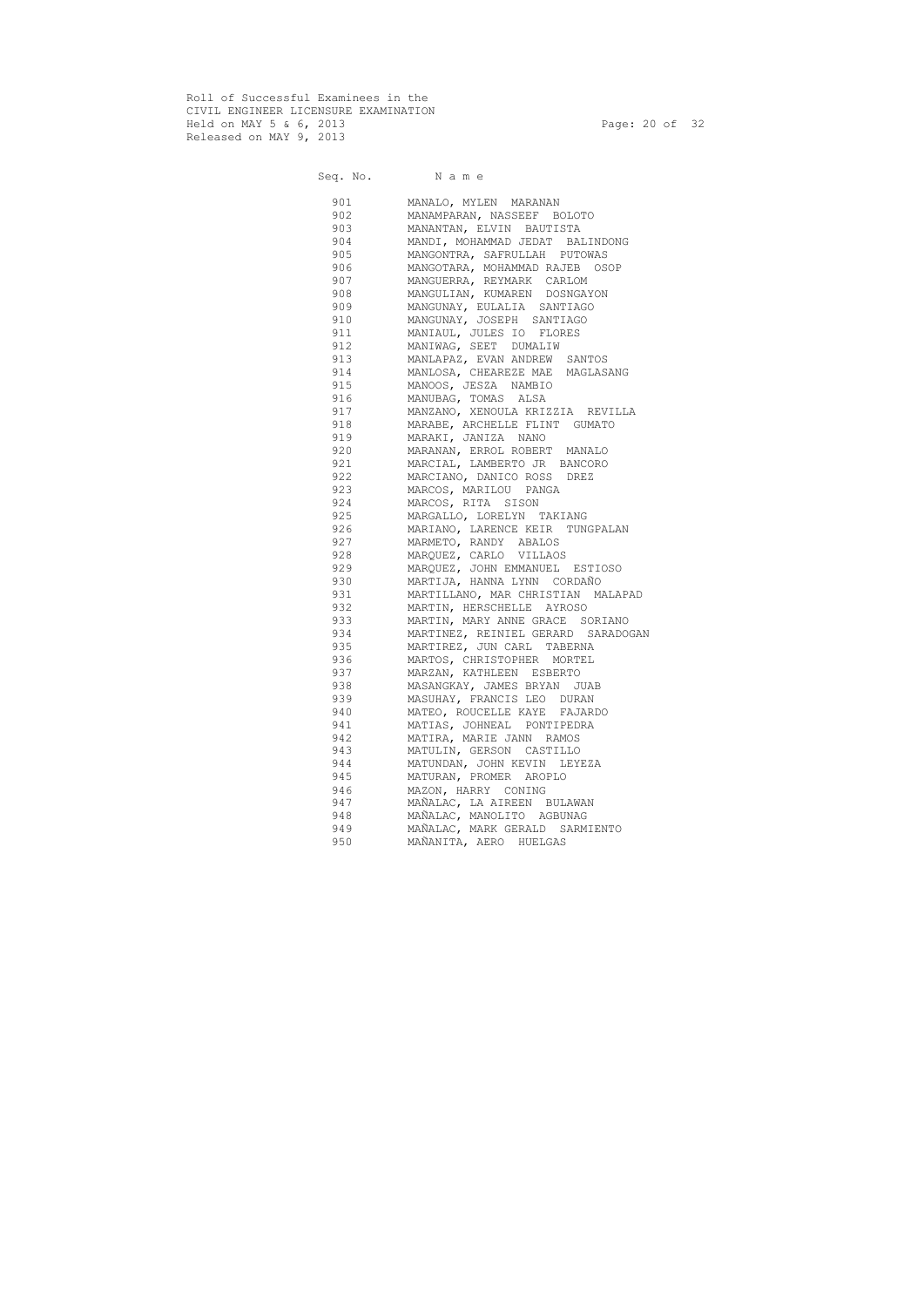Roll of Successful Examinees in the CIVIL ENGINEER LICENSURE EXAMINATION Held on MAY 5 & 6, 2013 Page: 21 of 32 Released on MAY 9, 2013

Seq. No. Name 951 MEDIADO, BERNHARD POLLEDO 952 MEDINA, ELAINE TRILLES 953 MELO, SIMEON PETTE JAVINES<br>954 MEMBRADO, CAREN GUIAO 954 MEMBRADO, CAREN GUIAO 955 MENCHAVEZ, MARICAR TOLENTINO 956 MENDARO, MARY ROSE DEJOLDE 957 MENDIOLA, FIDEL III AGAPITO 958 MENDOZA, AIZEL GWEN CACHAPERO 959 MENDOZA, ERNIE JOSE 960 MENDOZA, GIAN CARLO RUBEL 961 MENDOZA, HAROLD SANTOS 962 MENDOZA, JAN CARL VINCENT PENGAL 963 MENDOZA, JEAN KAY GONZALVO 964 MENDOZA, JELLA ROSE CAMPEÑA 965 MENDOZA, KEN PATRICK GARCIA 966 MENDOZA, MA ROXANNE CANUBAS 967 MENDOZA, MARION EMMANUEL TIU 968 MENDOZA, MARVIN ELTON TIU 969 MENDOZA, MIKKELYSA ARANCON 970 MENDROS, AUSTINE PIZARRA 971 MENESES, ANNE BLESS CAMAYA 972 MENESES, JANETTE SALINAS 973 MENZI, JOYCE BAWAS 974 MERCADO, JOHN PAUL LEONCIO 975 MERGILINO, JEREMIAH MAESTRECAMPO 976 MEÑOZA, JULY MAE BACOLOD 977 MICIANO, RALPH CHRISTIAN IBARRETA 978 MIGUE, JOHN RALPH MENORIAS 979 MIGUEL, AQUILINO AJERO 980 MIKAMI, YOSHIAKI CASTRO 981 MILAOR, RICK MEJILLA 982 MILLARE, SAMMIEL LORIA 983 MIRAN, RUGGER SAM DALUMPINEZ 984 MIRANDA, CYRUS GUIRIBA 985 MIRANDA, HARF JUCOY 986 MIRANDA, REYNALDO JR UDAUNDO 987 MISA, JACQUILINE FRANCHESCA FURAGGANAN 988 MOGOL, JALYSSA VEA MAGBOJOS 989 MOISES, PRECIOUS JOY BALTAZAR 990 MOJICA, DANNIELYN REYES 991 MOLO, JANUS MANUNGAY 992 MONOY, VAN JAEGHREX YSALINA 993 MONSERATE, EARL BRYAN GAURAN 994 MONTA, MILES LORAINE DE SOSA 995 MONTALVO, FRANCISCO III OLANO 996 MONTE, ANGELIE MANAWATAO 997 MONTECALVO, RICARDO JR KIPTE 998 MONTECLARO, CHRISTIAN CHIONG 999 MONTILLA, SONNY DE LA CRUZ 1000 MORALES, CAMILLE ROSE RODRIGUEZ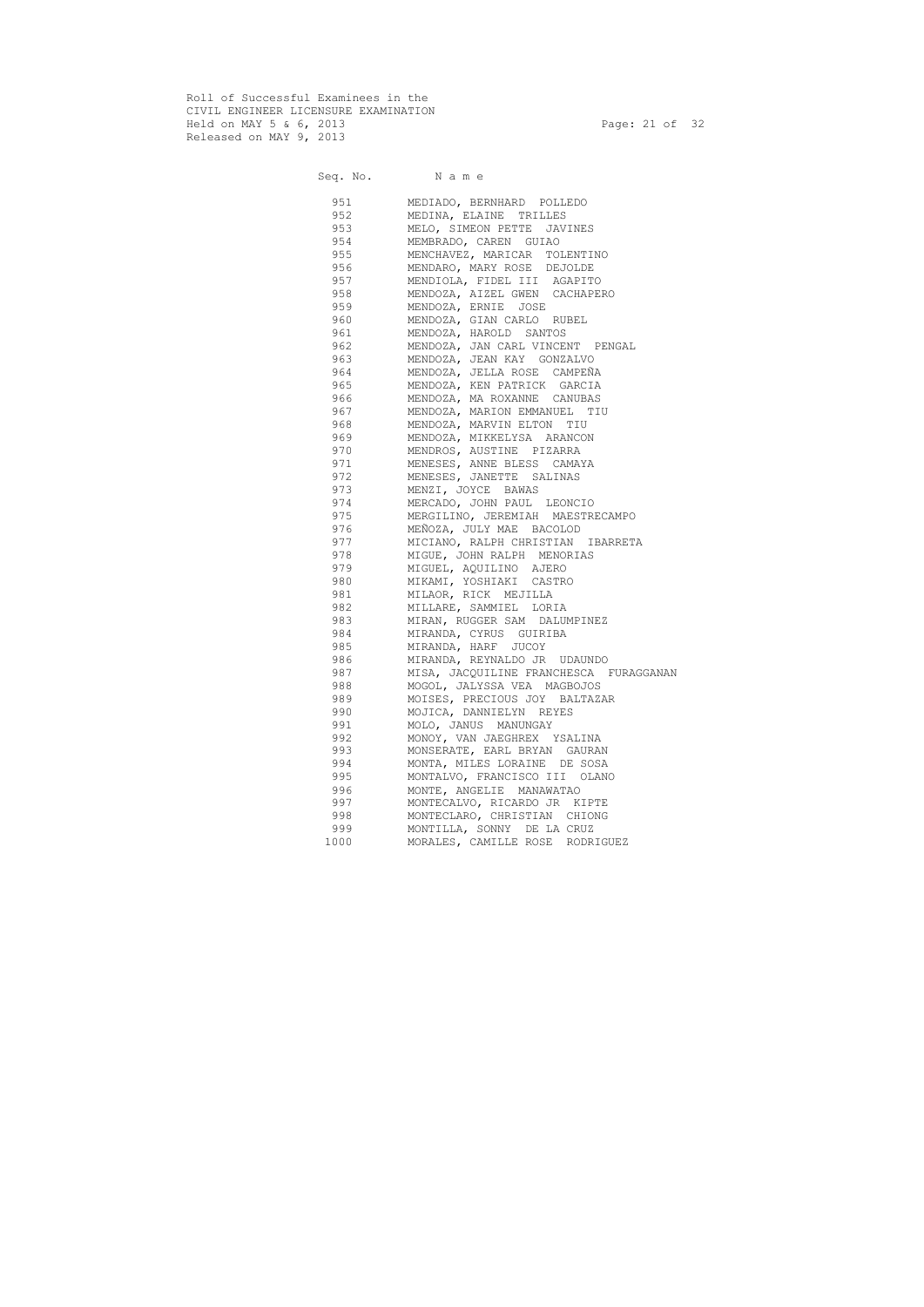Roll of Successful Examinees in the CIVIL ENGINEER LICENSURE EXAMINATION Held on MAY 5 & 6, 2013 Page: 22 of 32 Released on MAY 9, 2013

Seq. No. Name 1001 MORALES, MARIJUN RAMOS 1002 MORALES, SHIERA BALMES 1003 MORDEN, RICKYANN JOY LASTIMOSA 1004 MORELOS, ERIC GARCIA 1005 MORIAL, GRACE RUBIO 1006 MUDJAHIRIN, ALNIMAR SABDANI 1007 MULA, IZRA MAE RUAZA 1008 MUMOG, WILLIAM BUHUNGAN 1009 MURIA, PRINCESS MACARAIG 1010 MUSA, MARIA ANGELICA ALIS 1011 MUSICO, JENILEN CERNA 1012 NACIONALES, EMIL ANGELO SANTIAGO 1013 NAHILAT, APRIL ROVIE JOY VICERA 1014 NAPA, RIGEL DANTE SEBASTIAN 1015 NAPOLES, DONNAROSE ELATICO 1016 NARCISO, JESSIE QUIOYO 1017 NARISMA, JOSEF PELARIO 1018 NARSOLIS, CHRISTOPHER DAN DEREQUITO 1019 NATINO, MOHAMMAD RIDDUHAN LADJAHALI 1020 NAVA, ARIEL DETERA 1021 NAVAL, DENMAR VALENCIA 1022 NAVALAN, EMMANUELITO FONG 1023 NAVARRO, JANICE OLLET 1024 NAVARRO, MARTIN MENARD GONZALES 1025 NAZ, JETHRO AGARIN 1026 NEMENZO, GLENN JOHN AGREGADO 1027 NEPOMUCENO, PATRICK MAPACPAC 1028 NERI, AIME CLAUDINE AMPLOQUIO 1029 NERI, HELEN GRACE MUTIA 1030 NERI, MARK ANTHONY OLIFERNES 1031 NGO, FRANCIS IMPERIAL 1032 NICOLAS, KRIS RONALD TUMPAP 1033 NICOLAS, RONEL LABOLABO 1034 NICOMEDEZ, JOHNNY DE GUZMAN 1035 NIDERA, ISAGANI SOLIMAN 1036 NIDOY, PLINKY MAE DOCTOLERO 1037 NIONES, RAYMUND GUIEB 1038 NIPAHOY, JIMERSON ABALOS 1039 NOBLE, ALBERT JR TOMAS 1040 NOBLEZA, MAVILLE VALE 1041 NONLEZ, NORELYN DE GUMA 1042 NOR, AL-MANSOUR BASAR 1043 NORDESTA, ERIK PAUL OMES 1044 NOVESTERAS, ROMMEL MANALO 1045 NUCUP, MICHAEL YABUT 1046 NUEZ, JORDAN PATAUEG 1047 NUNAG, MARK CHRISTIAN JAVIER 1048 NUÑEZ, DENNIS CLIFFORD BARIRING 1049 OBANDO, NEISEN BETOY 1050 OBEJA, ROQUE NAVAJA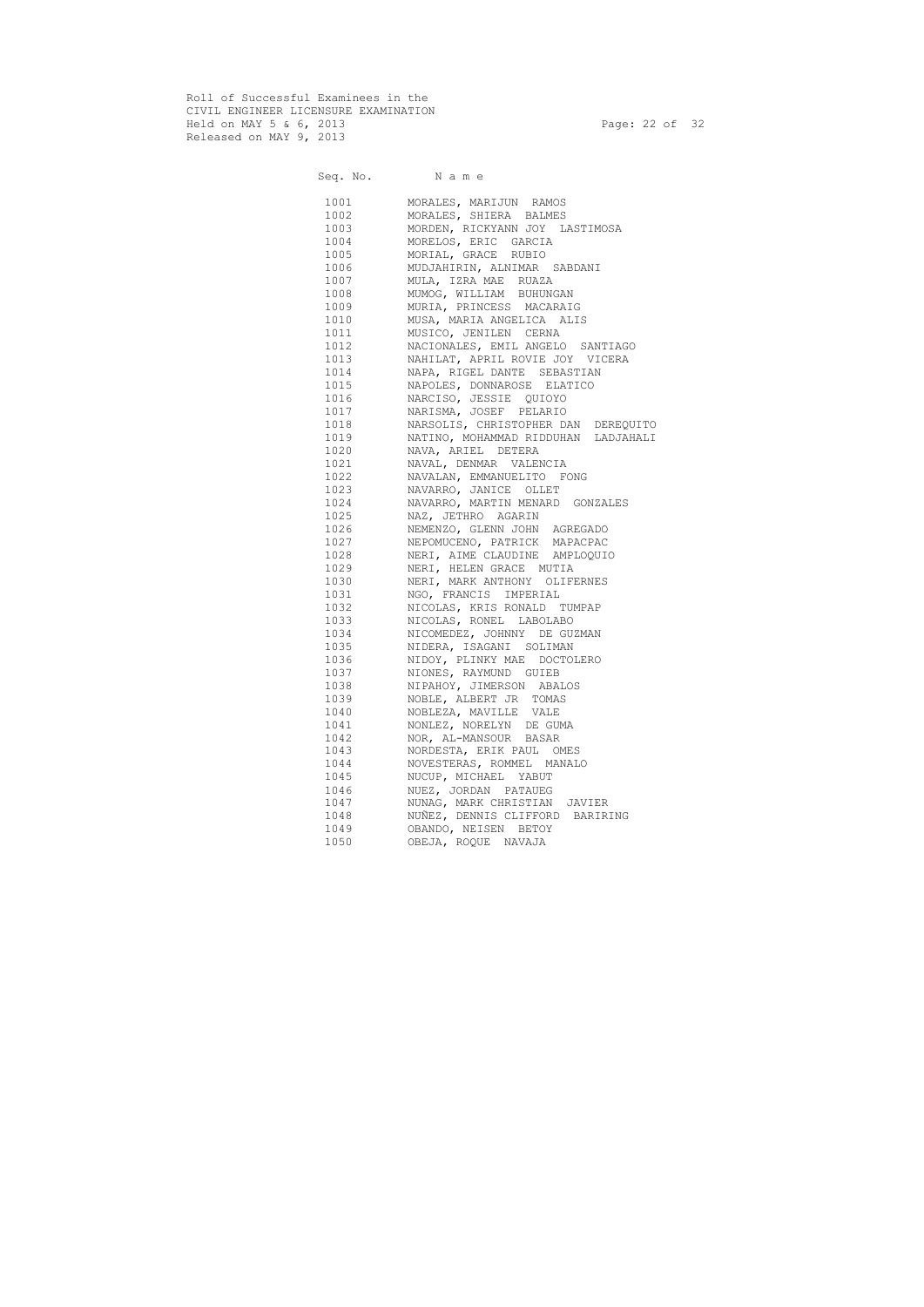Roll of Successful Examinees in the CIVIL ENGINEER LICENSURE EXAMINATION Held on MAY 5 & 6, 2013 Page: 23 of 32 Released on MAY 9, 2013

Seq. No. Name 1051 OBERES, RENERIO JR DEMAFILEZ 1052 OCAB, RODEL DACQUIAL 1053 OCAMPO, CARLO GINO FERRERAS 1054 OCAMPO, MARC CRISTOFER NACPIL 1055 OCAMPO, MARYDOL DEL CAMPO 1056 OCAÑA, MARY DONNA MAY-ENG 1057 OCOMA, JIHAN JUNIO 1058 OCTAVIANO, JOSE ENRIQUE SARMIENTO 1059 OH, RON-RON ALINDOGAN 1060 OIDA, EUNICE IBO 1061 OLAVIDES, MIKHAIL ALAN ALVAREZ 1062 OLIGO, DERVY ESMER 1063 OLINARES, MARK ANTHONY SAMPOLIO 1064 OLIT, JEFFERSON RIOS 1065 OLIVAR, PERCIVAL HERMO 1066 OLMILLO, HUBERT ENRIQUEZ 1067 OMENGAN, JAN MICHAEL WILLIAM BANASAN 1068 ONGKINGCO, ANGELICA CHRISTINE 1069 ONTAL, DIOMEL DEL NORTE 1070 ONTOK, ABDUL-AZIM DIALO 1071 OPOSA, GEORGE GULLE 1072 OREIRO, MARK GERALD ABAD 1073 ORELLANO, CARLOS JR MIRANDA 1074 ORETA, JAY MOJADO 1075 ORILLA, ERIKA MAE PLATA 1076 OROZ, EDUARDO JR MARCAIDA 1077 ORTIZ, NESTOR JR TEMPLA 1078 OSIAS, JAYMARK ESSERT ARAZA 1079 OSORIO, MARK ANTHONY BENITO 1080 OWEK, MARK ROGGERO BANGIBANG 1081 PABALAY, CLOYD TANATO 1082 PABLO, ALEM JAY ALVAREZ 1083 PABLO, JILLIAN ANN SAMSON 1084 PABUNAN, LOIDA ABADIANO 1085 PABUSTAN, AMANDO JR ESPINO 1086 PACA-ANAS, RYAN ELACION 1087 PACONDO, HARLENE DAGO-OC 1088 PADAYAO, SHEKINA JOY ROXAS 1089 PADAYHAG, JASON CATIBOG 1090 PADILLA, BENEDICT GUOTANA 1091 PADILLA, ERNAN MENDOZA 1092 PADUADA, DARWIN FROILAN MENDOZA 1093 PAETE, LESTER JAKE MARAYA 1094 PAGADUAN, JAY-AR DOMINGO 1095 PAGALA, ROWEL BATCHO 1096 PAGANAS, DANDY MAANAO 1097 PAGDATOON, VINCENT CASIMIRO 1098 PAGLICAWAN, ERICK NAVERA 1099 PAISAL, MANJORSAH BATUGAN 1100 PAJE, ARNOLD ESPINEDA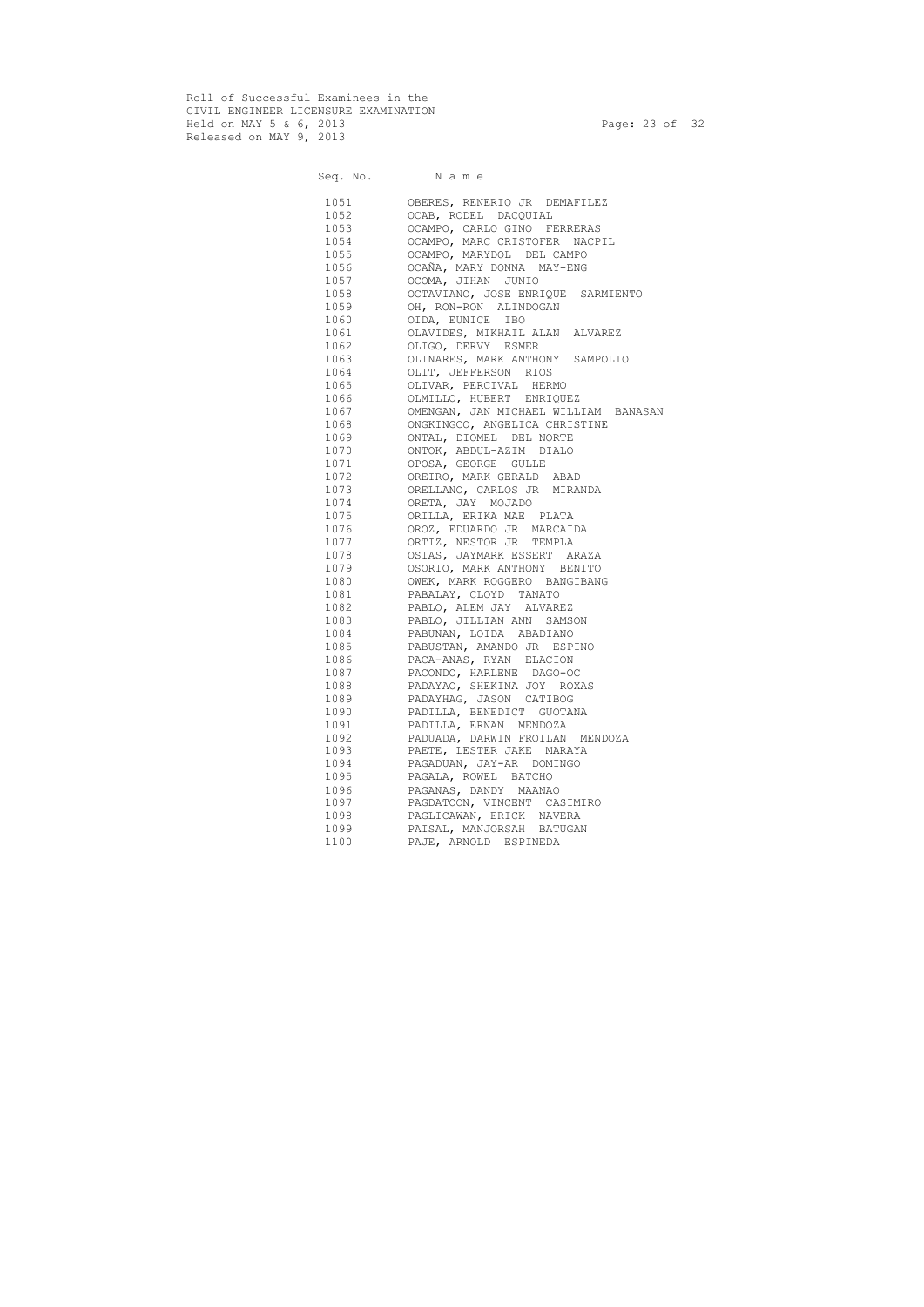Roll of Successful Examinees in the CIVIL ENGINEER LICENSURE EXAMINATION Held on MAY 5 & 6, 2013 Page: 24 of 32 Released on MAY 9, 2013

Seq. No. Name 1101 PAJINAG, JUNELL EDRICK DOMAGAS 1102 PAKINGAN, BABYLYN APOLONIA 1103 PALABAY, JANINE BONIFACIO 1104 PALAFOX, JOSE JR BULING 1105 PALAGANAS, ENRICO MERCADO 1106 PALAMING, ARNOLD JR DAWIS 1107 PALATINO, CARLO DOMINIC MANUEL 1108 PALATTAO, KRISHUN MARIE ELARDO 1109 PALIMA, ODENY JR COSMIANO 1110 PALIMA, REYNALDO BARITUA 1111 PALLISO, PAUL NAGANAG 1112 PALMA, JAYPEE SANE AQUINO 1113 PALOMA, JETHRO ARTIGAS 1114 PALOMAR, MICHAEL ANGELO DUEÑAS 1115 PALON, LEOMAR JUGUILON 1116 PALOR, KENNETH CHARLES CALLORA 1117 PALOS, JERICO VIVAS 1118 PAMULARCO, ROSA MAY BUYCO 1119 PANDAN, JESAMIE RULETE 1120 PANDAPATAN, ABDUL GAFFAR ACRAMAN 1121 PANES, KRISTINE DIAZ 1122 PANGAN, EMIL RAMOS 1123 PANGANIBAN, CHERYL JAVIER 1124 PANGANIBAN, DON RAY JOCSON 1125 PANGANIBAN, JANE JALOS 1126 PANOPIO, JOHN LOUIE ARIAS 1127 PANSOY, ROMEO JR TAWAGIN 1128 PARAGAS, RUSTICO TULAGAN 1129 PARAGUYA, MARIE ANTONIETTE BUHAT 1130 PARAS, EDGAR ALLAN CAWIGAN 1131 PARDILLO, MARIA ELOIZA GARREDO 1132 PARREÑAS, KURT ANTHONY ADONA 1133 PASCO, JONALYN VILLARUBIA 1134 PASCO, SARAH MAE SARAO 1135 PASCUA, EDANNIEL OLONAN 1136 PASCUAL, CHISLESS DUMLAO 1137 PASCUAL, ROGELIO JR FELICIANO 1138 PASIA, ANDREW PEREA 1139 PASION, MARK BONN VALDEZ 1140 PASIONA, GILBERT VALENCIA 1141 PASONILAO, ANTONETHE SARDOVIA 1142 PATILAN, ROLANDO MAGDALAGA 1143 PAWI, JOSEPH FOYOGAN 1144 PE, NAPOLEON LOUIE LUMAPAT 1145 PEDIGLORIA, JEFFREY DURAN 1146 PEPITO, JEREMIAH ROTEO TASANI 1147 PEPITO, JULIUS EMMANUEL TANILON 1148 PEREJAS, MARGARET VIÑAS 1149 PEREZ, ALASTAIRS BRYANT MELLIZA 1150 PEREZ, FELICITO II SIOCO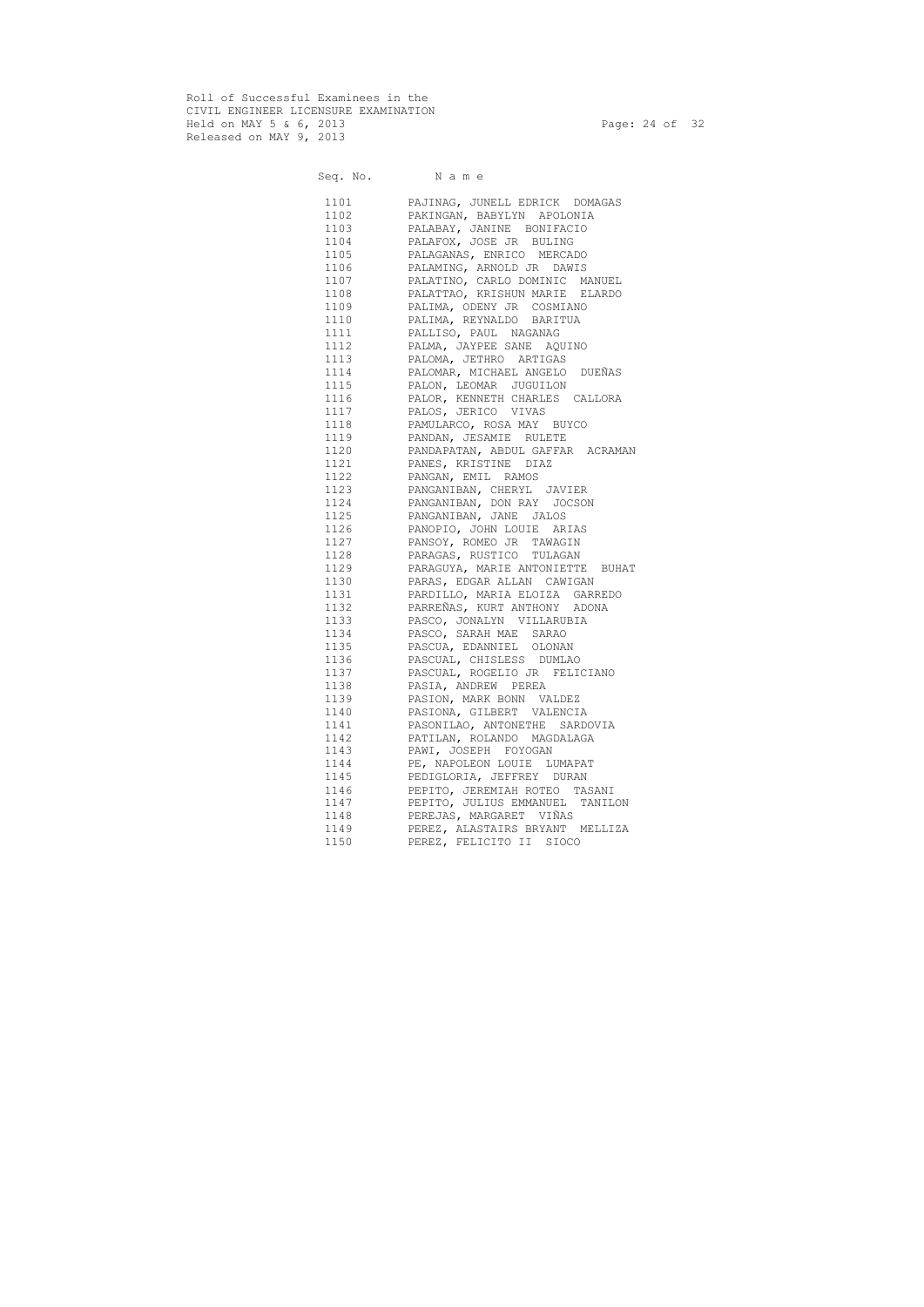Roll of Successful Examinees in the CIVIL ENGINEER LICENSURE EXAMINATION Held on MAY 5 & 6, 2013 Page: 25 of 32 Released on MAY 9, 2013

Seq. No. Name

| 1151    | PEREZ, JAIME JR ALINSOOT           |
|---------|------------------------------------|
| 1152    | PEREZ, JOVELYN MENDOZA             |
| 1153    | PEREZ, MICHAEL ANDAL               |
| 1154    | PEREZ, NIÑA MAY DE GUZMAN          |
| 1155    | PERMEJO, HARIEL ARGUTA             |
| 1156    | PEÑA, MIGUEL ANTONIO GOCO          |
| 1157    | PEÑA, ROSE PASAMBA                 |
| 1158    | PEÑAS, RONALD SONIO                |
| 1159    | PICARDAL, REYNALDO JR AÑIZ         |
| 1160    | PILAPIL, EDUARD MANZANARES         |
| 1161    | PILENIA, WINMAR ROSALES            |
| 1162    | PINO, MARK ROVI SASTRE             |
| 1163    | PINTANG, VINCENT MILLARE           |
| 1164    | PINTO, MIKHAIL ROSARIO             |
| 1165    | PIODOS, JAMES CORDERO              |
| 1166 11 | PLACER, APRIL ROSE DELA CRUZ       |
|         | 1167 PLARISAN, LLYOD LIBRADILLA    |
| 1168 11 | POCOT, BEVERLY JOY QUIBEL          |
| 1169 11 | POLI, ALANODEN SHIEK LOKUS         |
| 1170    | POLIÑO, BRENDHEL CATULONG          |
| 1171    | PONCE, DAREN DEREK LABE            |
| 1172    | PONCE, MARC CAPILI                 |
|         | 1173 PONFERRADA, ANDREW JON ARIZA  |
|         | 1174 PONGE, AUGUSTO SAMONTE        |
| 1175    | PONO, ALWILA MARIE ECLEO           |
| 1176    | PORRAS, CESAR JR ANDRIN            |
| 1177    | PORRAS, HOMER DALE ESPIRITU        |
| 1178    | PORTILLANO, JOY MOLAR              |
| 1179    | PRAIRE, ANNA REIZA COSTORIO        |
| 1180    | PRIETO, JOHN PAUL FABIAN           |
| 1181    | PRINCIPIO, ANDRES II JAVIER        |
| 1182    | PROVIDO, WILLIAM ABERIN            |
| 1183    | PUERTO, NELSON ESTREL              |
| 1184    | PUNAY, VICENTE DOBLE               |
|         | 1185 PUNUT, QAOUD DIAMEL           |
| 1186    | PUNZAL, PAUL NEODERICK BRILLO      |
| 1187    | PURUGGANAN, ALVIN CORDERO          |
| 1188    |                                    |
| 1189    | PUSOD, DERECK BOYD MACAPAZ         |
|         | QUELA, KENNETH ANOYAN              |
| 1190    | QUERUBIN, JEREMY MAE REYES         |
| 1191    | QUIDILLA, MICHAEL JAMES CAMINS     |
| 1192    | QUIMING, EDMARCK FRANZ COLCOL      |
| 1193    | QUINATADCAN, MAYLEN PALER          |
| 1194    | QUITO, ENIL JAN MIRANDA            |
| 1195    | QUITOVIERA, JOANNA PEARL<br>TANDAS |
| 1196    | OUIZON, MICHAEL NACPIL             |
| 1197    | RABO, MARCO BERNAL                 |
| 1198    | RACINES, MIGUEL BAGUIORO           |
| 1199    | RAMAS, JOMELITO DISMAYA            |
| 1200    | RAMIREZ, MARLON JAY EPA            |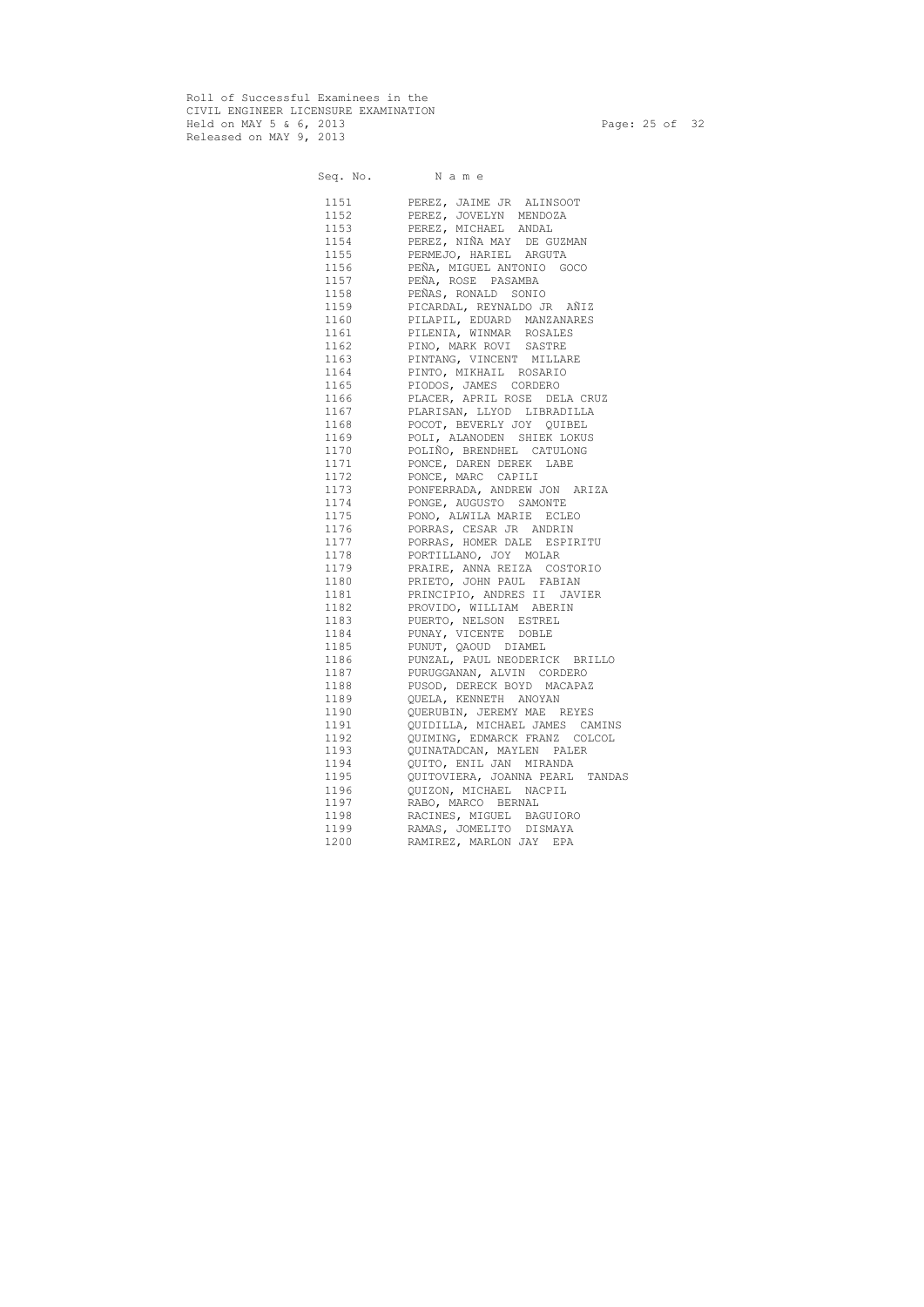Roll of Successful Examinees in the CIVIL ENGINEER LICENSURE EXAMINATION Held on MAY 5 & 6, 2013 Page: 26 of 32 Released on MAY 9, 2013

Seq. No. Name 1201 RAMIS, MELANIE ABINDAN 1202 RAMORES, JOBELLE BANA 1203 RAMOS, ARJAY ROSETE 1204 RAMOS, DANNIEL JEROME BERNARDO 1205 RAMOS, ELDRIAN SABANDO 1206 RAMOS, ELISHA JOHN JEFFERSON PIA 1207 RAMOS, JERAHMEEL JED CALAUOD 1208 RAMOS, KEVIN RAY CANLAPAN 1209 RAMOS, RAYMOND TEJADA 1210 RANARA, JOLLY BAROZA 1211 RANISES, CHANDRYL PACOT 1212 RAZON, CHRISTINE JOY MANALILI 1213 RAZUL, ATRINA URDILAS 1214 RAÑOSA, EVANGELINE MANGCOY 1215 REBOLDELA, HERBERT MARCUSE AVILA 1216 RECALDE, DIANA MAE PIGUERRA 1217 RECTO, KENNETH CANDELON 1218 REDOLME, MARCH JOVEN 1219 REGINALDO, CHRISTIAN IAN VINGUA 1220 REGINIO, JESSABEL RAMOS 1221 REGIO, NOELLEEN CATABAS 1222 REGOROSA, CHRISTIAN FERNANDO 1223 REJUSO, MARIA CATHERINE DEJUCOS 1224 RELATORRES, JAYREE CAMAG-ANACAN 1225 RELOJ, VINCENT RANDOLF YACUB 1226 REMOT, RHEMY SOLA 1227 REMPIS, ROYDAN REFORSADO 1228 REPATO, JOANNA LYN ARGUEL 1229 RESMA, FREDERICK MARCELLANA 1230 RESTIFICAR, JONAS RELATOR 1231 RESURRECCION, WINKLE JAY LUIS 1232 RETULLA, ALFIE PEREZ 1233 RETURBAN, VICTOR LEE PACYAYA 1234 RETUTA, FRANCIS ALVIN LIM 1235 REYES, BAIVY LEEN MENDOZA 1236 REYES, CZARINA CABRERA 1237 REYES, FATIMA JULIENE POBRE 1238 REYES, FERNANDO JR DUMAGAT 1239 REYES, JOHN EMERSON BULLO 1240 REYES, KARL ALYSSA MARIE MANGILIT 1241 REYES, MA ROZEL ADRIANO 1242 REYES, MARVIN CASTRO 1243 REYES, RHOMA MILLO 1244 RICO, DONA DELIOSA 1245 RICO, MARK JOHN ONESA 1246 RICO, RAYMOND ROSALES 1247 RIGA, AL-JAZAIRY PANDAPATAN 1248 RIOFRIR, JOBEN KIM CAMINO 1249 RIVERA, DAVE ANDREI DE VEYRA 1250 RIVERA, RAIZA MARIE ESPAÑOL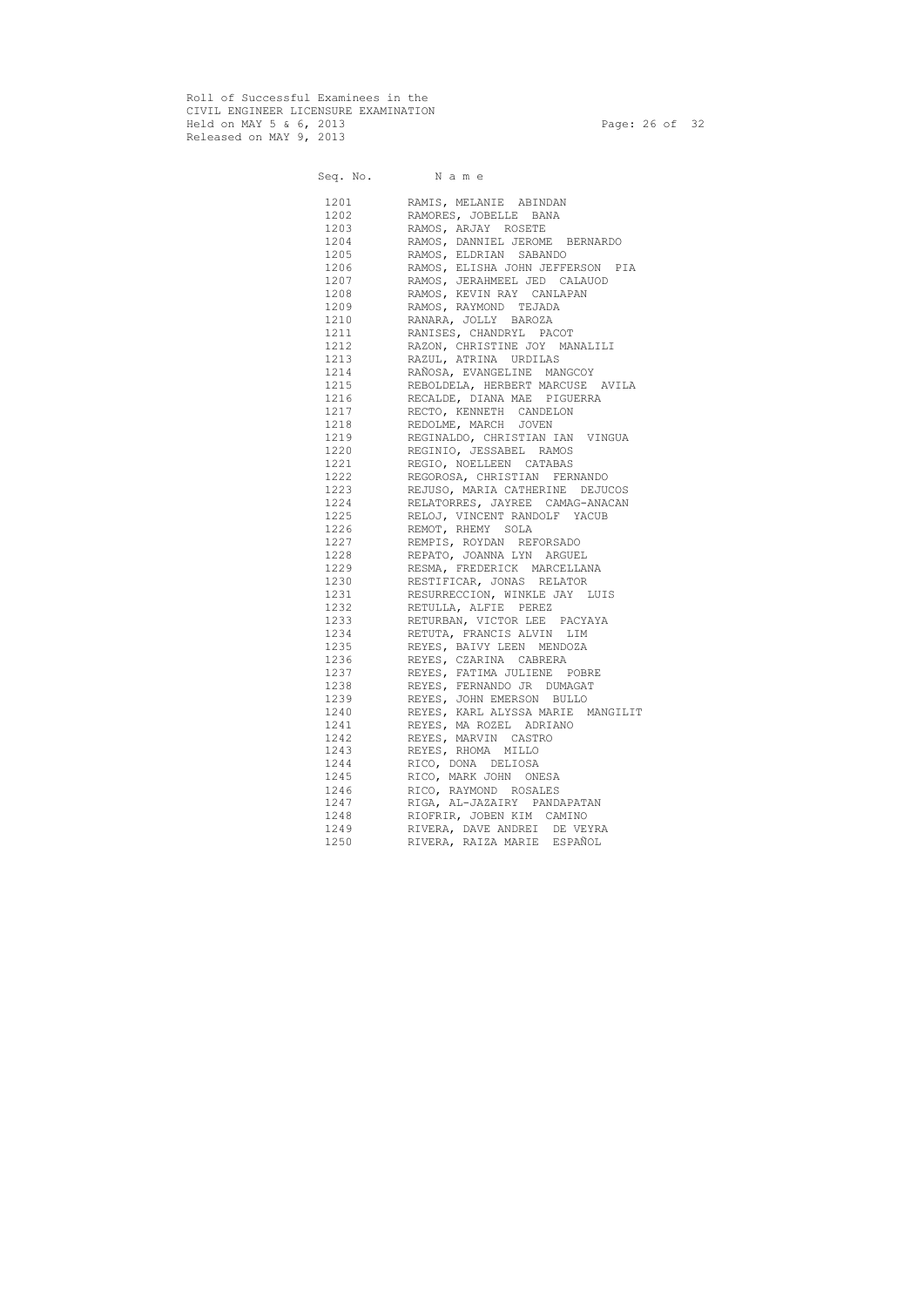Roll of Successful Examinees in the CIVIL ENGINEER LICENSURE EXAMINATION Held on MAY 5 & 6, 2013 Page: 27 of 32 Released on MAY 9, 2013

Seq. No. Name 1251 RIÑO, RINA LUZ ROYO 1252 ROBOSA, JOHN ANTHONY CENTENO 1253 ROCHA, DANTE RADAN 1254 RODRIGO, ROGELIO JR JOSON 1255 RODRIGUEZ, AMELYN MARMOL 1256 RODRIGUEZ, JOSEPH SAN PEDRO 1257 ROLLE, MA SARAH JANE REY 1258 ROMERO, JAN MICHAEL CHATO 1259 ROMERO, NORBERTO JR TOBIAS 1260 ROMOROSA, CLAIRE CINCHES 1261 ROMUGA, MAITA CLAIRE LAZARTE 1262 RONDERO, WILFRED PONGOT 1263 RONQUILLO, RAE JEFFREY KOH 1264 ROS, JOHN MICHAEL FRANCA 1265 ROSALES, DANNAH CRIZZA QUEVADA 1266 ROSARIO, ROCKY GREGORIO 1267 ROSAS, JAICEL MAE GERAGA 1268 ROSAS, WINSTON LESIGUES 1269 ROSIL, MARK QUIJON 1270 ROXAS, JERRY CABUHAT 1271 ROYOL, JUNE BLYTH ORILLANA 1272 RUBIO, GYCHELLE AVELLANEDA 1273 RUBITE, RALPH ANTHONY BAGNATE 1274 SAAVEDRA, FRANKLIN JR DIONALDO 1275 SAAVEDRA, SANDRE PEARL CODILLA 1276 SAAVEDRA, TED MCLEOD OMAMBAC 1277 SAB, MARYKNOLL RIVERA 1278 SABADO, MA MELCA GUMAPAC 1279 SABELLANO, EDMON INOC 1280 SABLING, ISRAEL CUA-AT 1281 SACAL, EDFRED ABACAHIN 1282 SACAPAÑO, LEA DUMARAN 1283 SACAR, RAKIIN JR ADIONG 1284 SADYA-AS, HERMES EMENGA 1285 SAGAO, DENNIS MANSIO 1286 SAGAYSAY, DARWIN CEBRIAN 1287 SAGUIMO, ERWIN SADIWA 1288 SAIPUDDIN, AL-MIDZMAR TEH 1289 SALAZAR, CHARLENE AGUNOD 1290 SALAZAR, JOHN PIERRE VERVES 1291 SALCEDO, LARIKA KAY BALDESTAMON 1292 SALEM, REINA DOMINGO 1293 SALGADO, JOSEPH ANGELO VILLAFUERTE 1294 SALIK, JALAL CANDATU 1295 SALUNGA, ALDRIN LESTER ANG 1296 SALVADOR, JULIO PAMBID 1297 SALVILLA, FERNANDO JR LAMPREA 1298 SAMANIEGO, JERICO HERMOSILLA 1299 SAMANIEGO, JOSE RENE SAYLO 1300 SAMSON, ABIEL TAGARO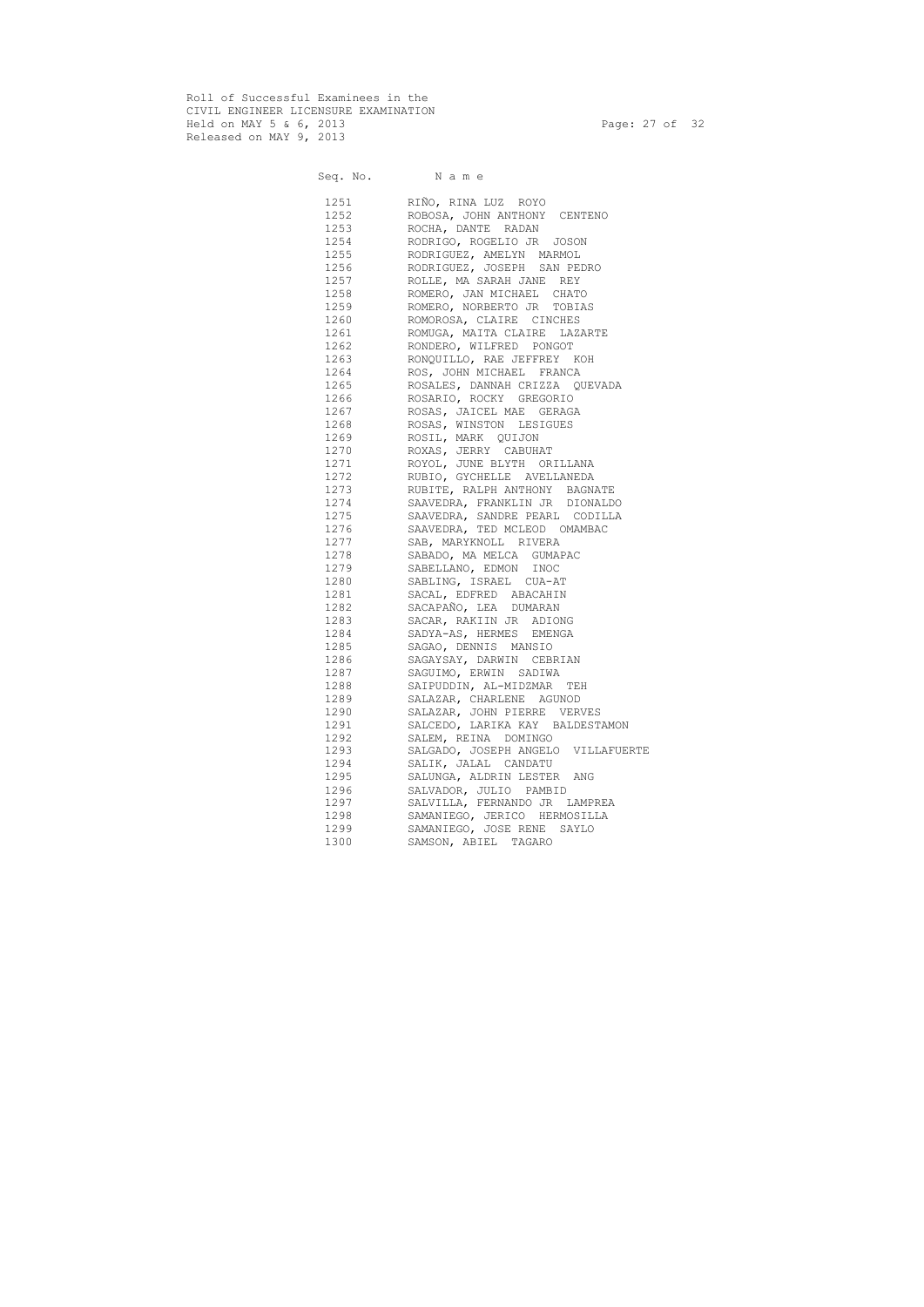Roll of Successful Examinees in the CIVIL ENGINEER LICENSURE EXAMINATION Held on MAY 5 & 6, 2013 Page: 28 of 32 Released on MAY 9, 2013

|      | Seq. No. Name                         |
|------|---------------------------------------|
|      | 1301 SAN BUENAVENTURA, DEAN RIVERO    |
| 1302 | SAN PEDRO, ARJIM LISING               |
| 1303 | SAN PEDRO, RAYMOND IAN BERNABE        |
| 1304 | SAN PEDRO, ROBIN SOBREPEÑA            |
| 1305 | SANCHEZ, CHRISTIAN HECO CENEN HANOPOL |
| 1306 | SANCHO, MARIE ANGELICA ILANO          |
| 1307 | SANDIGAN, BENJIE ESCARLAN             |
| 1308 | SANDOVAL, JESPER MARK GUTIERREZ       |
| 1309 | SANDOVAL, MILLER BACSA                |
| 1310 | SANGAHIN, TERENCE GIL CAMOTA          |
| 1311 | SANGALANG, RONELL KABILING            |
| 1312 | SANGCOPAN, HASANODEN CASAN            |
| 1313 | SANGUMAY, AIZA TONGOL                 |
| 1314 | SANGUYO, ROEL GALANO                  |
| 1315 | SANTIAGO, ELMA DIMAAPI                |
| 1316 | SANTOS, ANGELO MANLUPIG               |
| 1317 | SANTOS, ANTHONY GALANG                |
| 1318 | SANTOS, APRIL JOY CORREA              |
| 1319 | SANTOS, JUNE-JUNE PASCUAL             |
| 1320 | SAPAL, ROHAINA TAYA                   |
| 1321 | SARDALLA, OLGEN MAGBANUA              |
| 1322 | SARIO, JAYMER SIMBI                   |
| 1323 | SARIP, ABDULLAH HAKIM                 |
| 1324 | SARMIENTO, KARLYN BENAVIDEZ           |
| 1325 | SARMIENTO, SHERWIN MACARAEG           |
| 1326 | SASIL, ALFIE PANGANURON               |
| 1327 | SATO, SHIOICHIRO SABANAL              |
| 1328 | SAULAN, PETER PAUL AMBE               |
| 1329 | SAUNAR, ARMAN YULO                    |
| 1330 | SAYSON, NHOE DESUYO                   |
| 1331 | SAYTOC, JACOB TUCTUCAN                |
| 1332 | SAÑO, ARCHIE BALISI                   |
| 1333 | SEBASTIAN, MIGUEL LOUISSE JIMENEZ     |
| 1334 | SECO, JERMAINE RALPH DE GUZMAN        |
| 1335 | SEGOVIA, RUFFA CASTILLA               |
| 1336 | SEGUN, MIA ADELAIDA MENDOZA           |
| 1337 | SEGUN, ROMMEL JAMBO MENDOZA           |
| 1338 | SEMILLA, GEMCY VALENTIN               |
| 1339 | SEMILLA, JUDEE ANN PABLO              |
| 1340 | SERDEÑA, LORETO III DEVIO             |
| 1341 | SERRAN, LENARD PHILLIPS TABIOS        |
| 1342 | SEVILLA, JOEMAR BAYLON                |
| 1343 | SEVILLENO, AMIEL SILMETE              |
| 1344 | SEÑGA, MICHAEL PAOLO MEJIA            |
| 1345 | SHAMI, MILWARD MORALES                |
| 1346 | SIASON, JASON PATRICK CAJUTOL         |
| 1347 | SIBUG, PAUL KENNETH CANLAS            |
| 1348 | SILERIO, RALPH MICHAEL VASQUEZ        |
| 1349 | SILVA, DIVINA FE TALIPTIP             |
| 1350 | SIMANGAN, NORIELAINE<br>SAN JUAN      |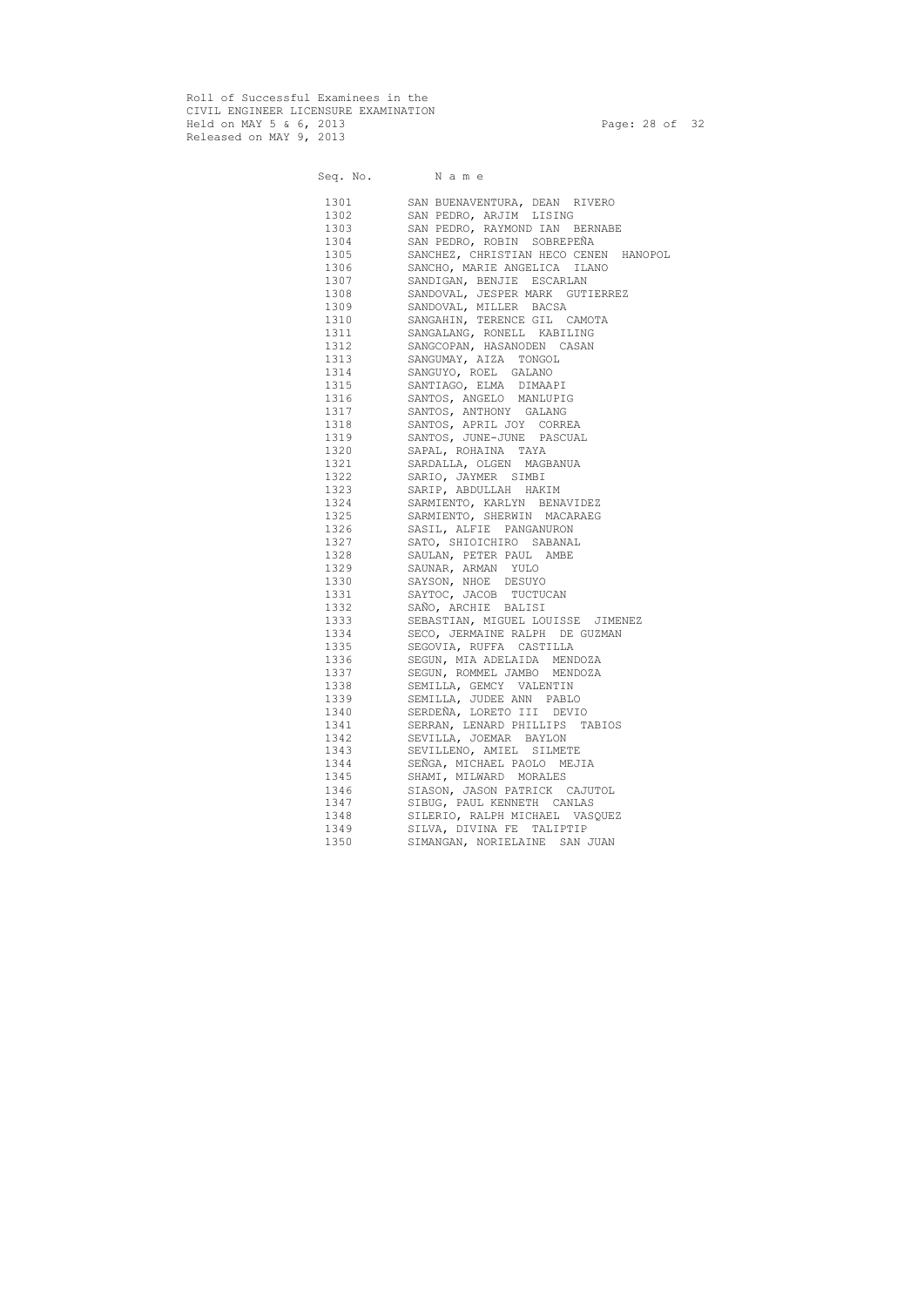Roll of Successful Examinees in the CIVIL ENGINEER LICENSURE EXAMINATION Held on MAY 5 & 6, 2013 Page: 29 of 32 Released on MAY 9, 2013

|          | Seq. No. Name                    |
|----------|----------------------------------|
|          | SIMBI, JOEMAR JAY SARIO          |
| 1352     | SIMBULAN, MICHAEL REYES          |
| 1353     | SINANG, MARICEL GUMAPAC          |
| 1354     | SISON, MARK ELVIN LAYSON         |
| 1355     | SOLAIMAN, NAIM MACAUMBANG        |
| 1356     | SOLANO, CRESZEL PAJAM            |
| 1357     | SOLEDAD, BENETTE JAE JUNGCO      |
| 1358     | SOLIS, MEL BRYAN ESCOBIDO        |
| 1359     | SOLIVEN, RICKY TABULOC           |
| 1360     | SONEJA, CYNTHIA TEVES            |
| 1361     | SONTILLANO, EDMAR SULLAÑA        |
| 1362     | SORIANO, JAMES ANGELO BAIRAN     |
| 1363     | SORIANO, LERNY LEY LACUESTA      |
| 1364     | SORIAO, RYAN DAZA                |
| 1365     | STO DOMINGO, MARILYN FRANCISCO   |
| 1366     | SUAN, CARLOS JR OCCEÑA           |
| 1367     | SUAREZ, LAWRENCE JOSOL           |
| 1368     | SUCQUIT, LOVELLE MERCANO         |
| 1369     | SUMADIC, CHARMAINE ASOY          |
| 1370     | SUMAIN, AERON GLENN EDEROSAS     |
| 1371     | SUMILANG, CHRISTY LOU ELUMBARING |
| 1372     | SUMILONG, YOUSEF ALINGKAYON      |
| 1373     | SUMULAT, TIMOTHY ALACAPA         |
| 1374     | SUPREMO, RIAH CHRISTINE CABUG-OS |
| 1375     | SURINGA, JOSEPH FORMENTERA       |
| 1376     | SURINGA, TERESSA MORALES         |
| 1377     | SUSI, IVAN YASSER BALUYOT        |
| 1378     | SUÑGA, EMMANUEL IAN TAÑAÑA       |
| 1379     | SY, ARGIE ANGELO SABONG          |
| 1380     | SY, MARIE HENRIETA DADIA         |
| 1381     | SY, MARK FRANCIS DELA CRUZ       |
| 1382     | SY, MARK JONATHAN DAYAN          |
|          | TABABA, MAR JONATHAN YABAN       |
| 1384     | TABARANZA, DALE VITUALLA         |
| 1385     | TABILE, ROBIN CALIMLIM           |
| 1386 139 | TABISORA, CLYDE VILLACORTA       |
| 1387     | TABOGOC, LAURICE JANE MENDEZ     |
| 1388     | TABON, RYAN POBLETE              |
| 1389     | TABUCAL, MIKHAIL GABRIEL ROSARIO |
| 1390     | TABUJARA, ALEJO IBAÑEZ           |
| 1391     | TAD-AWAN, VIVIAN GRAIL FALAG-EY  |
| 1392     | TAD-Y, DARWIN NOJA               |
| 1393     | TADENA, CHARRY GRACE HORA        |
| 1394     | TADEO, ADELBERT KRIS PALMA       |
| 1395     | TADEO, GLENNRICH MAMACLAY        |
| 1396     | TAGABAN, ROSSANNE JOY CARAOS     |
| 1397     | TAGLE, JIERUBEN PACULBA          |
| 1398     | TAGLE, REMAR BATANG              |
| 1399     | TALAMAYAN, MC MOSI INIEGO        |
| 1400     | TALANAS, JOVEN JR DALIPE         |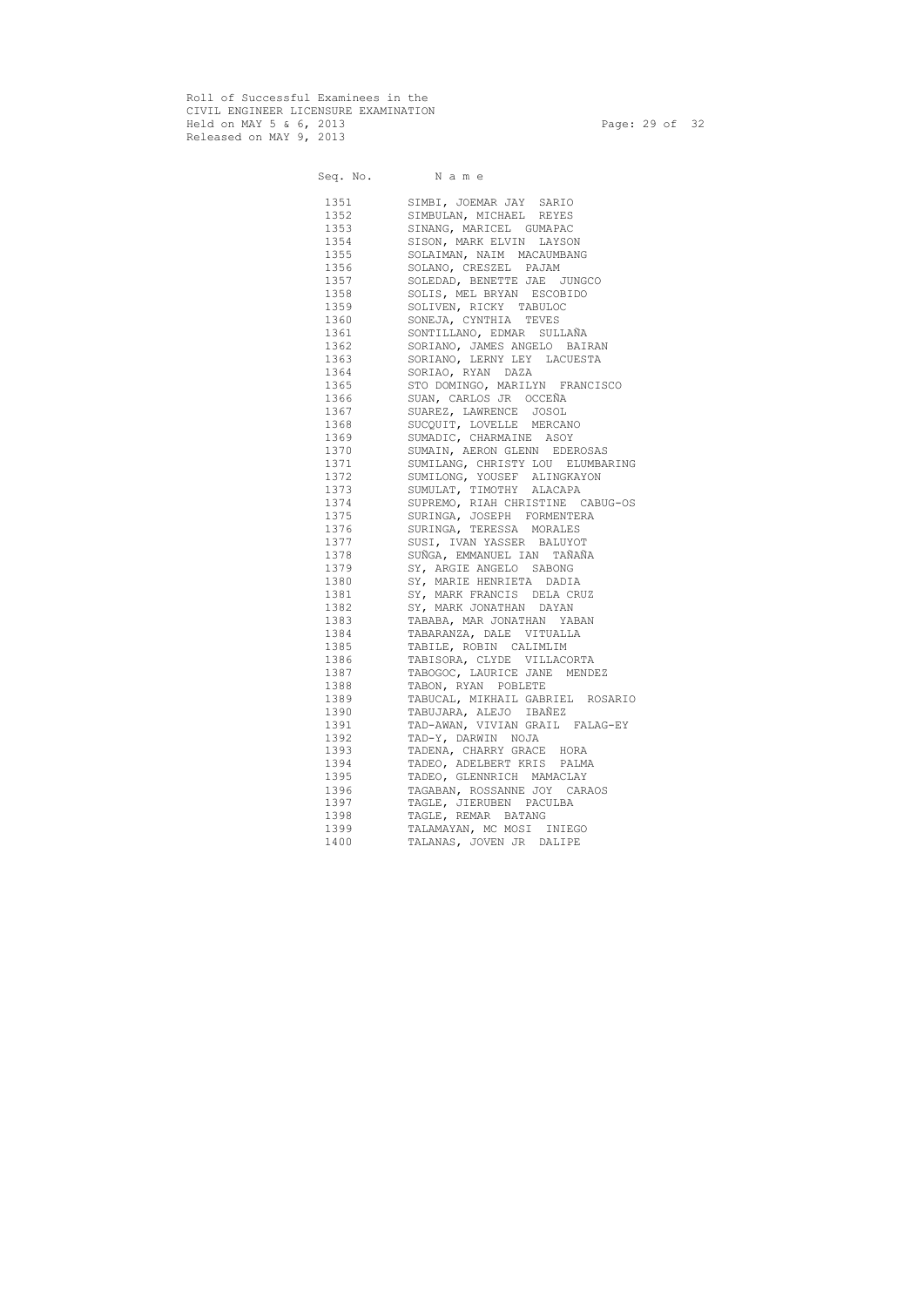Roll of Successful Examinees in the CIVIL ENGINEER LICENSURE EXAMINATION Held on MAY 5 & 6, 2013 Page: 30 of 32 Released on MAY 9, 2013

Seq. No. N a m e

|      | bey.no. Name                                                                                                           |
|------|------------------------------------------------------------------------------------------------------------------------|
|      | 1401 TAM, ALLISTAIR BLISS CABRERA                                                                                      |
| 1402 | TAMANI, JEM ESPERANZA                                                                                                  |
| 1403 | TAMBIC, ROBERT CATO                                                                                                    |
| 1404 | TAMONDONG, ELMER SISON                                                                                                 |
| 1405 | TAN, INGRAM GALEL PORRAS                                                                                               |
| 1406 |                                                                                                                        |
| 1407 | TAN, JOHN CARLO MALAYA<br>TAN, MARIA JENNA MUSNGI<br>TAN, MARIATI MUTITI                                               |
| 1408 | INUSICI<br>INARICEL NUEVA<br>TANAEL, ROBERT SON TATAD<br>TANDOC, RAFAEL JR BAUTISTA<br>TANDOC, ROMNICK LAXAMANATANSECO |
| 1409 |                                                                                                                        |
| 1410 |                                                                                                                        |
| 1411 |                                                                                                                        |
| 1412 | TANSECO, MARCO ANTONIO POMBUENA                                                                                        |
| 1413 | TAPICAN, JELLY LOURDES ESGUERRA                                                                                        |
| 1414 | TAPIT, JOEY TAPEL                                                                                                      |
| 1415 | TAPSIRUL, ALBIN TAYONG                                                                                                 |
| 1416 | TAROMA, DRAZEN URITA                                                                                                   |
| 1417 | TAROY, MARLON ABENOJA                                                                                                  |
| 1418 | TATEL, HENRY PRESVETERO                                                                                                |
|      | 1419 TAYAG, JESSEL HIPOLITO                                                                                            |
|      | 1420 TAYNEC, EISEL MERE COMAAD                                                                                         |
| 1421 | TAÑAN, CHIELO MAY DELFIN                                                                                               |
| 1422 | TEGON, MIKKO CHRIST QUINERY                                                                                            |
| 1423 | TEH, JEFFREY BESALO                                                                                                    |
|      | 1424 TEKWABAN, PATRICK BAO-IN                                                                                          |
|      | 1425 TENDAOCO, TRISTANIE ADOVO                                                                                         |
| 1426 | TENEBRO, CIARA CHARISSA JUMAWAN                                                                                        |
| 1427 | TEODORO, ANN MARIE ILAGAN                                                                                              |
| 1428 | TEPACE, PETER JOHN                                                                                                     |
|      | 1429 TERCERO, JASON CANLONG                                                                                            |
|      | 1430 TIAMZON, KEITH OLIVER EVANGELISTA                                                                                 |
|      | 1431 TID-ONG, PEARKY ANDREW FLORES                                                                                     |
|      | 1432 TIONG, JUN MARK CAPIN                                                                                             |
|      | TIRAÑA, ROSATITA DELA CRUZ                                                                                             |
|      | 1434 TIWAY, ARES JR MENDOZA                                                                                            |
|      | 1435 TOLENTINO, ANGELO NAVARRO                                                                                         |
| 1436 | TOLENTINO, MARK ANTHONY GONZALES                                                                                       |
| 1437 | TOLLEDO, EMILIO III SISON                                                                                              |
| 1438 | TOMBOCON, GREATCHEN TIAGA                                                                                              |
| 1439 | TOMODOS, CARMELO CARLO ENDEREZ                                                                                         |
| 1440 | TORAYNO, NEVAH BERNARDINO                                                                                              |
| 1441 | TORETEO, NOEL JOSEPH MANGHIHILOT                                                                                       |
| 1442 | TORIO, JANET MANAGO                                                                                                    |
| 1443 | TORIO, JOED LOMIBAO                                                                                                    |
| 1444 | TORMIS, IVAN NIKKO CABRERA                                                                                             |
| 1445 | TORNO, JENNY ANDO                                                                                                      |
| 1446 | TORREON, IMEE TORREFIEL                                                                                                |
| 1447 | TORRES, HAROLD PINEDA                                                                                                  |
| 1448 | TORRES, JENNY SANTOS                                                                                                   |
| 1449 | TORRES, JOHN RAY BITENG                                                                                                |
| 1450 | TORRES, LADY ROSE MORALES                                                                                              |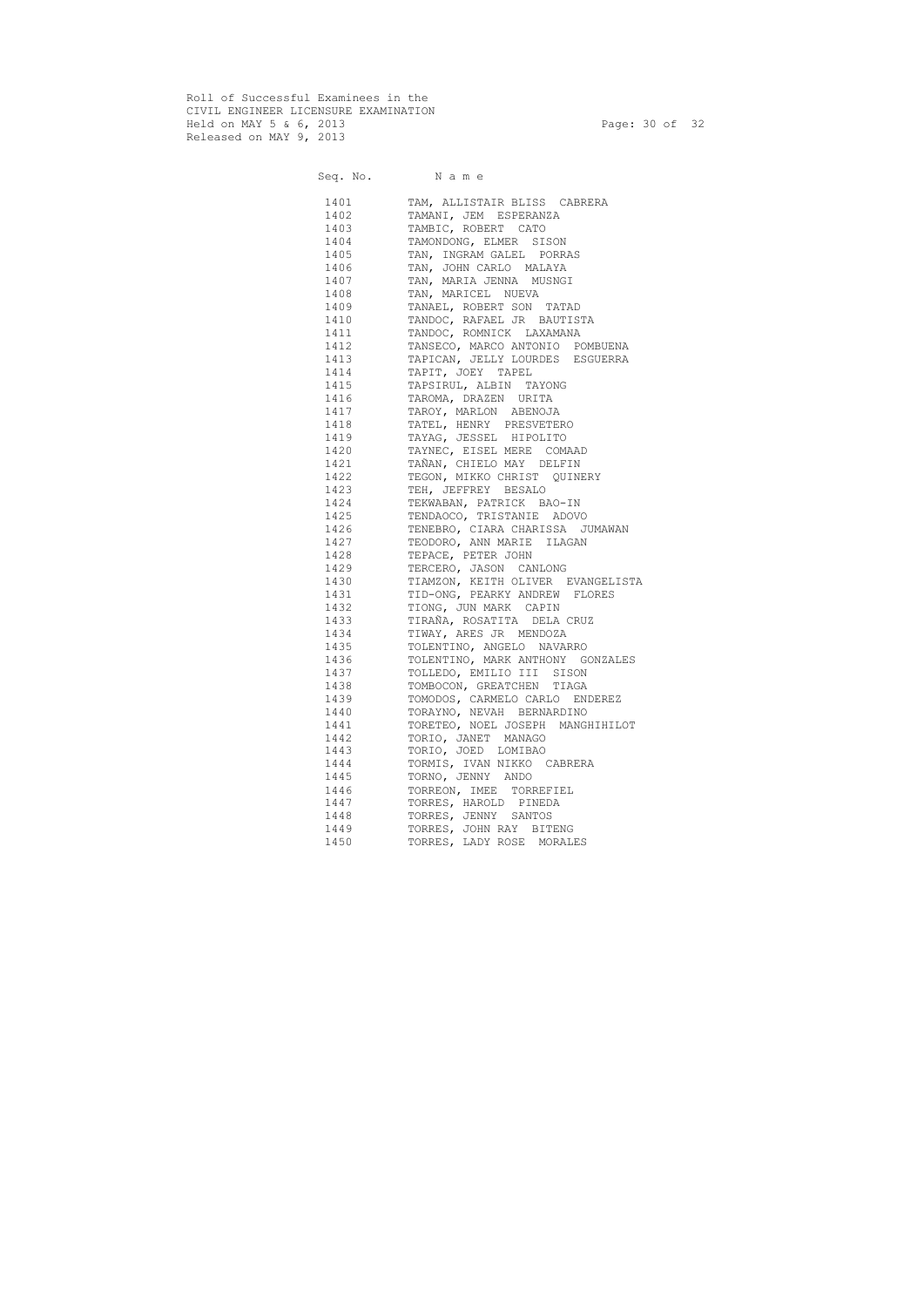Roll of Successful Examinees in the CIVIL ENGINEER LICENSURE EXAMINATION Held on MAY 5 & 6, 2013 Page: 31 of 32 Released on MAY 9, 2013

Seq. No. Name 1451 TRABUCON, LEILANI HIPONIA 1452 TRANSONA, JANE ARLIGUE 1453 TRAYVILLA, ALEXANDER CAMACHO 1454 TRIJO, ROMMEL POSADA 1455 TRINIDAD, KATE-LYN LUNSOD 1456 TSUKAMOTO, MAYUMI RUBIO 1457 TUASON, GENESIS IV BALDEO 1458 TUAZON, LOUISE FRANCESCA BANDONILLO 1459 TUBIG, DEBBIE ANN LUY 1460 TUDAS, MEL IAN BAANG 1461 TUQUERO, JULIUS RYAN BIBON 1462 TUÑACAO, JONAH MASCULINO 1463 TY-FARMA, JOEY JERGENS BONTES 1464 UAYAN, FREZHA FE TABAMO 1465 UBALDE, JOED KEVIN SERMON 1466 UCHI, DAN JOSEPH OSIDO 1467 UDA, ADRIYEL ALCEDO 1468 ULIP, TUX IGNACIO 1469 UNDAG, PATRICK HENRY APARRI 1470 UNTALAN, JORDAN PEREZ 1471 UNTIVERO, GENE KARL REJANO 1472 URMENITA, FRANCIS DINGCOL 1473 UY, ANGELYNNE GRACE JUANSING 1474 UY, ELAINE MAE UGANIZA 1475 UY, IRVIN CALEB PATALINGHUG 1476 UY, TITO JR LEGION 1477 UY, ZARAH JOYCE JUANSING 1478 UYAMMI, ARLENE ANGIWAN 1479 VALDEZ, ANSELMO JR MANGROBANG 1480 VALDEZ, CHARLIE JACOBE 1481 VALDEZ, MICHAEL BARANGAN 1482 VALDEZ, SHERWIN JOS AMBONGBONG 1483 VALDRIZ, ANGELYN REGULACION 1484 VALENCIA, CHARMAGNE RED PAYAWAN 1485 VALENCIA, LANCELOT DIWA 1486 VALENCIA, RYAN PARAGAS 1487 VALENZUELA, LORENA BIANES 1488 VALENZUELA, REGINA GIGANTE 1489 VALERIO, PRECIOUS DORCAS CAGUIOA 1490 VALLENTE, ALDRIN CANENCIA 1491 VALMORES, DONNABELLE MAAMO 1492 VARDELEON, LENIE VALERIO 1493 VARGAS, IVEMAE SICLOT 1494 VARGAS, JAN MICHAEL RACILES 1495 VARQUEZ, JERSON MILLOREN 1496 VELUYA, JAYVEE DE LUNA 1497 VENTURA, JEREMY PAUL POCSIDIO 1498 VENTURA, VIRGIE BROÑOLA 1499 VENUS, JONHLOYD EVANGELIO 1500 VERSOZA, LOLLIETE MAE JABONETE